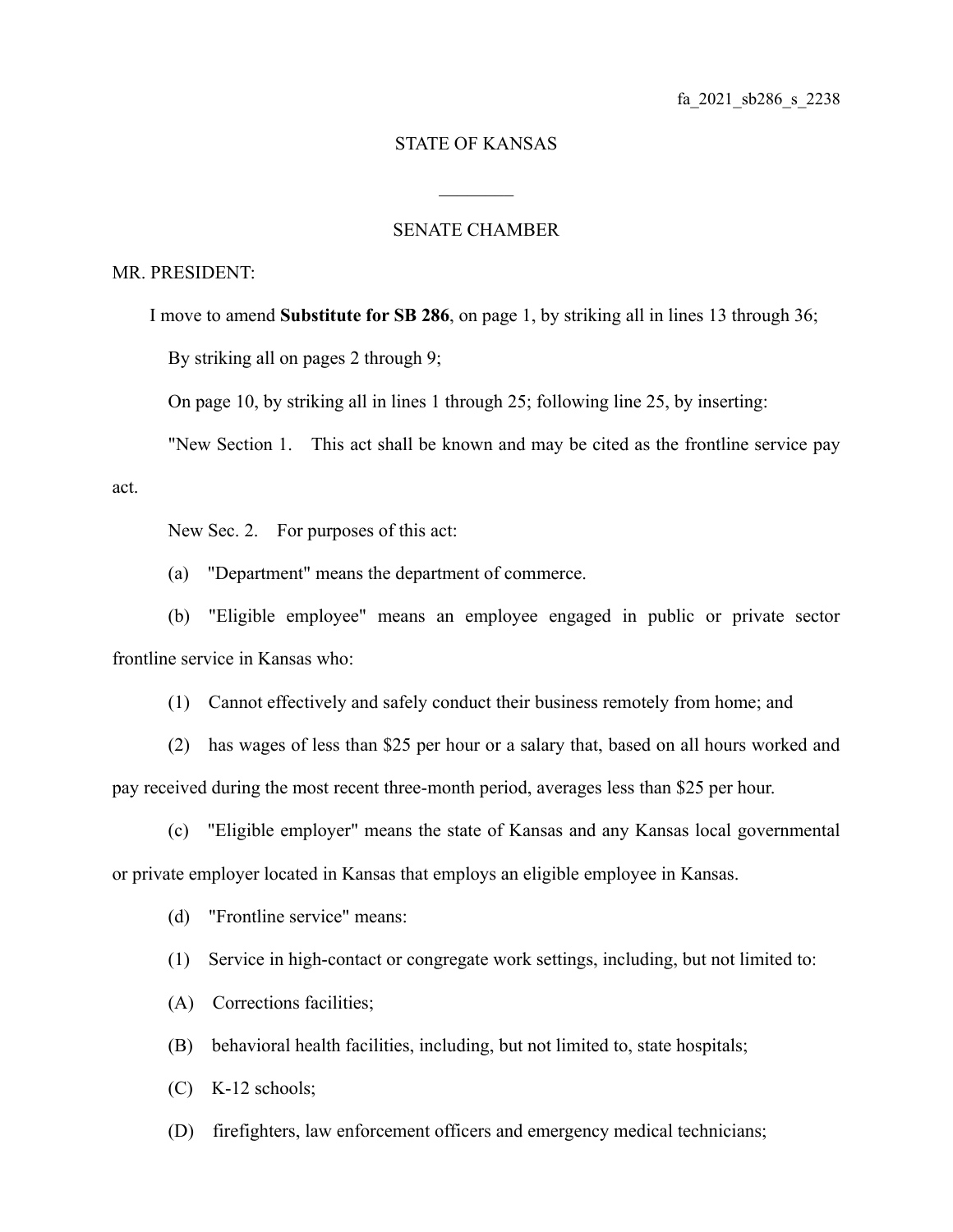(E) grocery stores and food services;

(F) critical manufacturing facilities, designated by the secretary of commerce to be critical to the public welfare;

(G) food processing facilities;

(H) healthcare facilities, including custodial and other support staff;

(I) in-home and long-term care;

(J) childcare providers;

(K) shelters for domestic violence victims or homeless persons; or

(L) transportation workers;

(2) service in the following industries or employments, if required to be in a high-risk

setting:

(A) State agencies;

(B) warehouses;

(C) agriculture;

(D) suppliers of critical services or materials for COVID-19 response;

(E) the division of motor vehicles of the department of revenue; or

(F) any service designated by the secretary of commerce to be of similarly substantial risk of infection;

(3) service in an industry or employment designated by the secretary of commerce to be critical to the public welfare and where employers are at risk of a shortage of workers for such service; or

(4) service in industries that are included in the Kansas' essential function framework, as defined in Executive Order 20-16 and that is generally required to be in a high-risk setting.

(e) "Frontline service grant" means a grant of funds from the COVID-19 frontline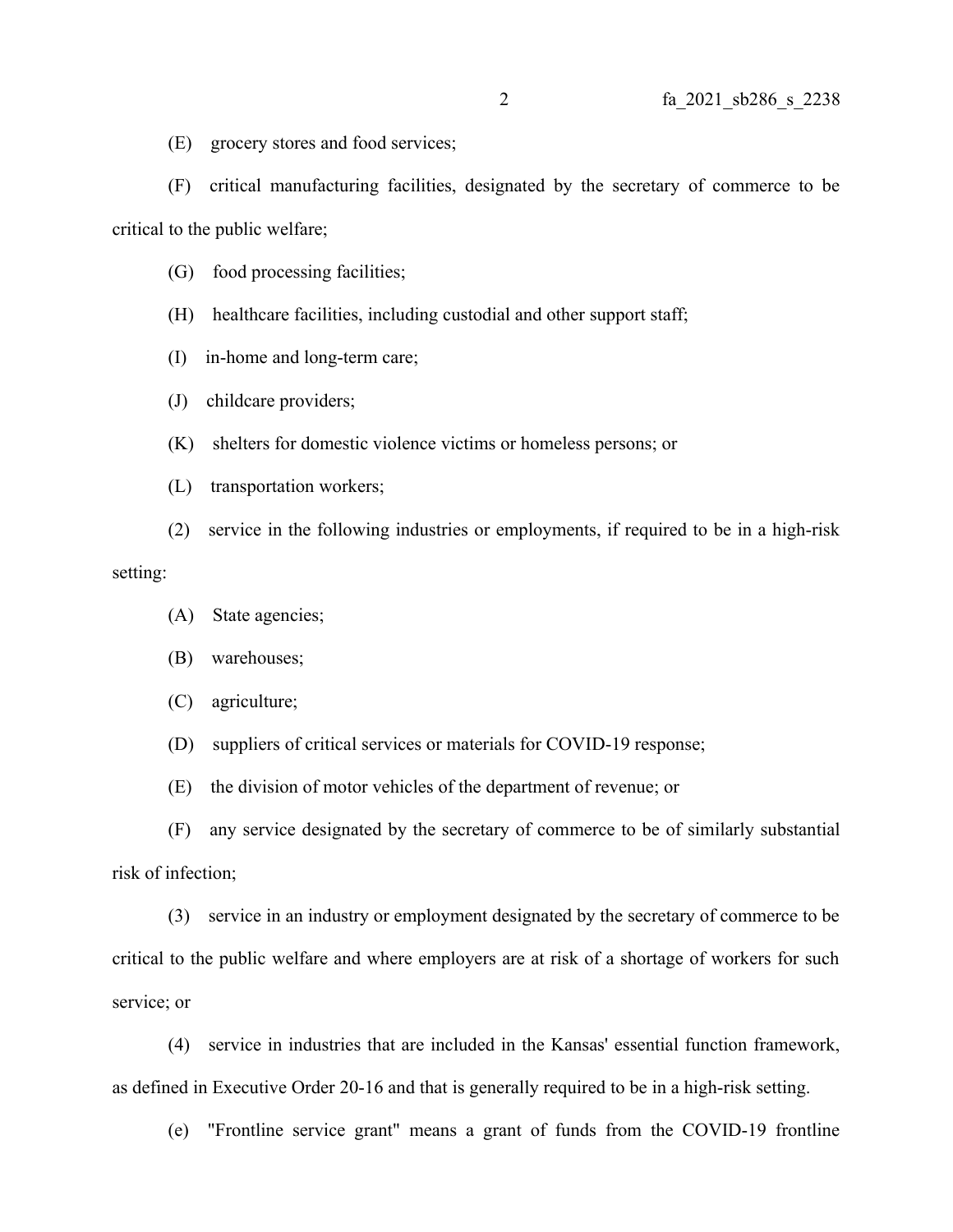service fund by the secretary of commerce to eligible employers to provide enhanced hazard pay to eligible employees in accordance with the provisions of this act.

(f) "High-risk setting" means an employment setting that exposes the employee to a high risk of infection of COVID-19 due to the degree of physical proximity to or contact with other persons or exposure to the respiration of, bodily fluids of or objects or surfaces touched by other persons.

(g) "Secretary" means the secretary of commerce.

New Sec. 3.

# DEPARTMENT OF COMMERCE

(a) There is appropriated for the department of commerce from the following special revenue fund or funds for the fiscal year ending June 30, 2021, all moneys now or hereafter lawfully credited to and available in such fund or funds, except that expenditures other than refunds authorized by law shall not exceed the following:

COVID-19 frontline service fund.........................................................................................No limit

*Provided,* That, notwithstanding the provisions of sections 2 through 4 of chapter 1 of the 2020 Special Session Laws of Kansas, any other statute, section 30(c) of 2021 House Bill No. 2007, or any other appropriation act, for the fiscal year ending June 30, 2021, the director of the budget shall determine the amount of moneys received by the state that are identified as moneys from the federal government for aid to the state of Kansas for coronavirus relief as appropriated in the following acts that are eligible to be used for the purposes of this act, may be expended at the discretion of the state, in compliance with the office of management and budget's uniform administrative requirements, cost principles and audit requirements for federal awards, and are unencumbered: (A) The federal CARES act, public law 116-136; (B) the federal coronavirus preparedness and response supplemental appropriation act, 2020, public law 116-123; (C) the federal families first coronavirus response act, public law 116-127; (D) the federal paycheck protection program and health care enhancement act, public law 116-139; (E) the federal consolidated appropriations act, 2021, public law 116-260; (F) the American rescue plan act of 2021, public law 117-2; and (G) any other federal law that appropriates moneys to the state for aid for coronavirus relief: *Provided further,* That, of such identified moneys, following transfers required in 2021 Senate Substitute for House Bill No. 2196 and 2021 Senate Substitute for House Bill No. 2208, the director of the budget shall certify the amount so determined to the director of accounts and reports and, at the same time as such certification is transmitted to the director of accounts and reports, shall transmit a copy of such certification to the director of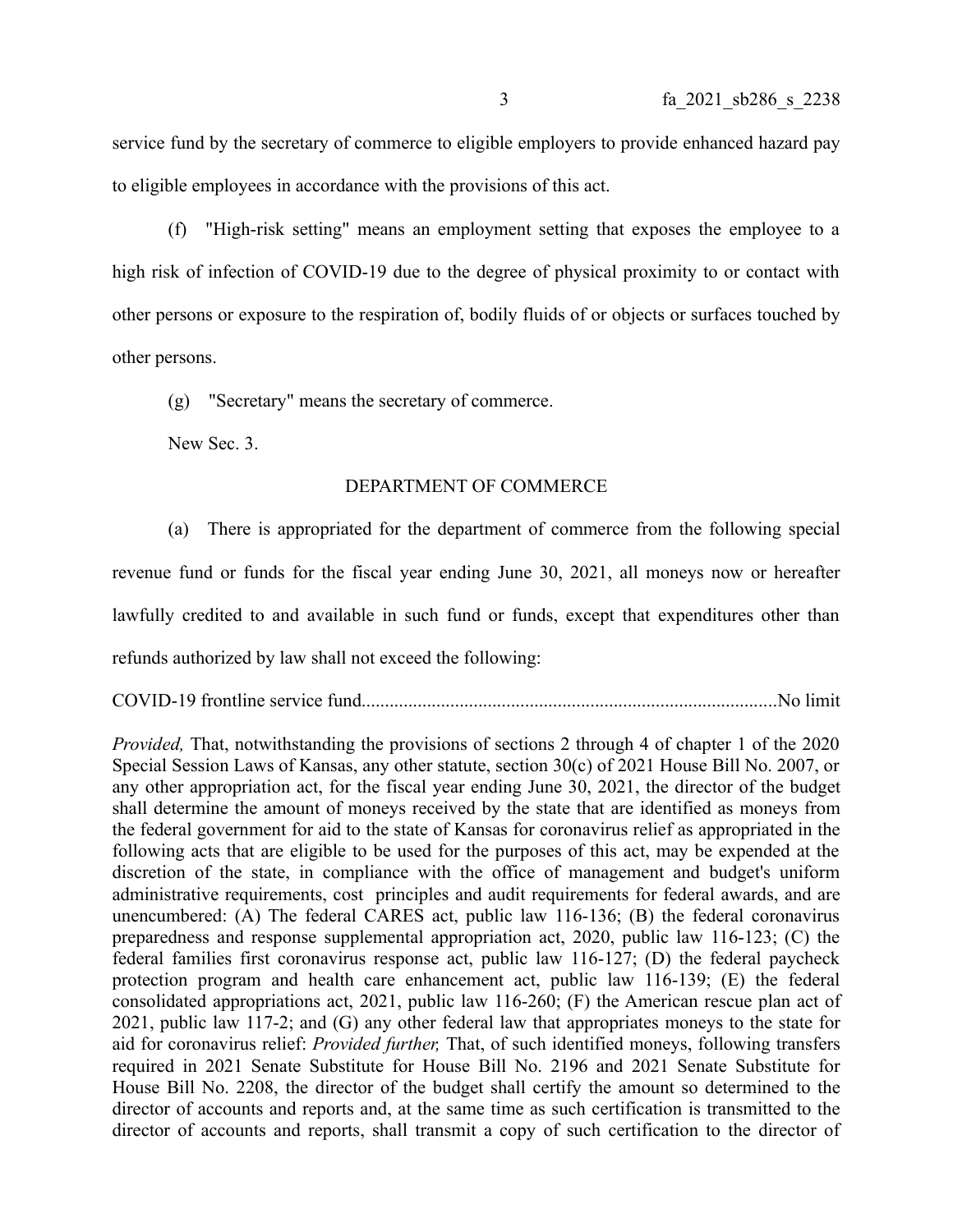legislative research and the governor: *And provided further,* That, upon receipt of each such certification, if the total certified amount is greater than \$50,000,000, the director of accounts and reports shall transfer \$50,000,000 of the amount certified from the identified federal funds in the state treasury to the COVID-19 frontline service fund: *And provided further,* That such funds shall be distributed to eligible employers as determined by the department of commerce pursuant to the provisions of this act.

(b) Upon receipt of the certification from the director of the budget as provided in subsection (a), the governor may determine an additional amount of moneys greater than \$50,000,000 received by the state from such federal moneys to the state for aid for coronavirus relief, that are identified as moneys that may be expended at the discretion of the state, to be transferred to the COVID-19 frontline service fund. Such determination shall consider whether additional funds would improve the duration of or expand eligibility for the distribution of funds to eligible employers by the department of commerce pursuant to the provisions of this act. The director of the budget shall certify such additional amount determined by the governor to the director of accounts and reports and, at the same time as such certification is transmitted to the director of accounts and reports, shall transmit a copy of such certification to the director of legislative research. Upon receipt of such certification, the director of accounts and reports shall transfer the amount certified from the identified federal funds in the state treasury to the COVID-19 frontline service fund. Such moneys shall be distributed to eligible employers as determined by the department of commerce pursuant to the provisions of this act.

New Sec. 4.

## DEPARTMENT OF COMMERCE

(a) There is appropriated for the department of commerce from the following special revenue fund or funds for the fiscal year ending June 30, 2022, all moneys now or hereafter lawfully credited to and available in such fund or funds, except that expenditures other than refunds authorized by law shall not exceed the following: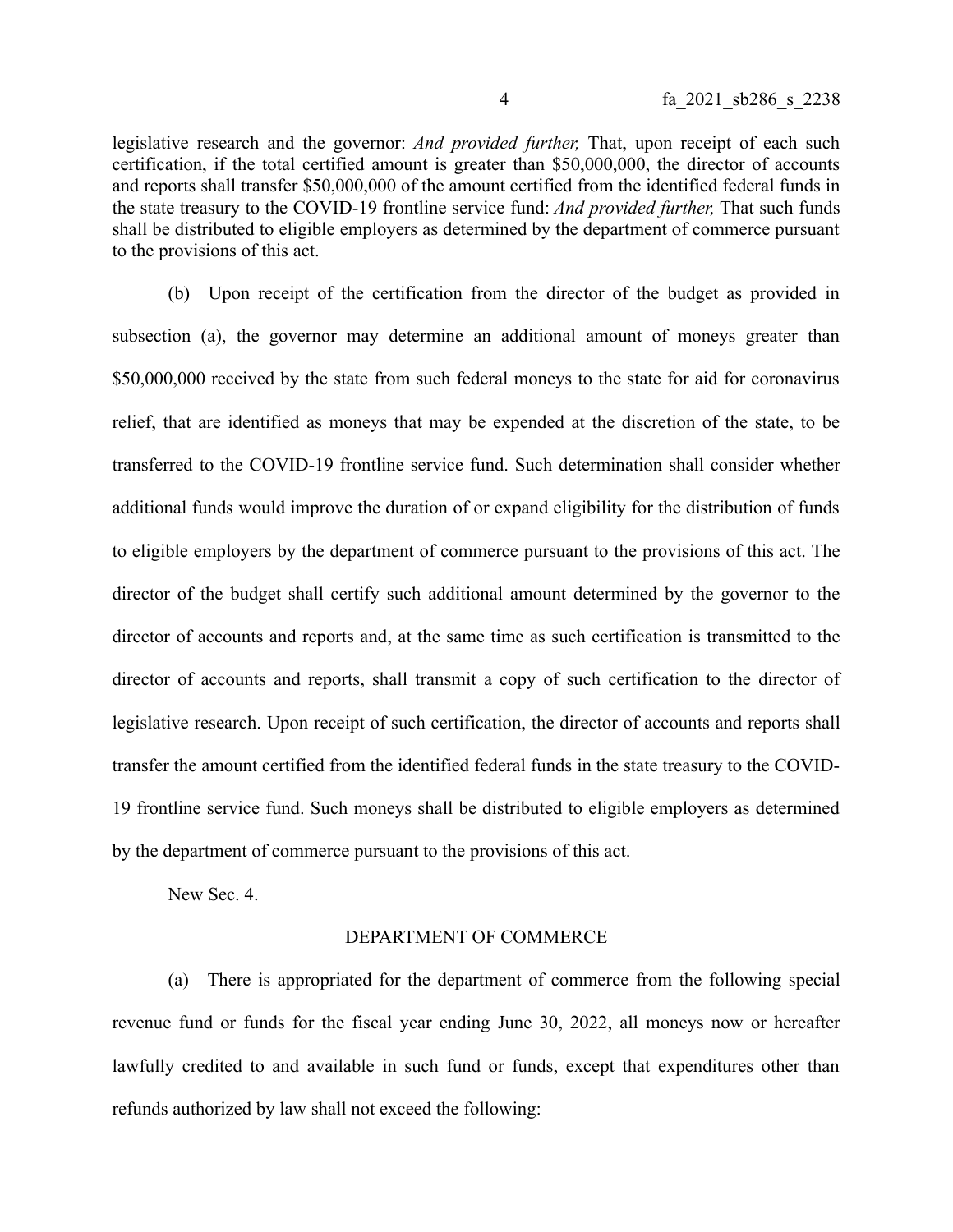COVID-19 frontline service fund.........................................................................................No limit

5 fa\_2021\_sb286\_s\_2238

*Provided*, That, notwithstanding the provisions of any other statute, section 30(c) of 2021 House Bill No. 2007, or any other appropriation act, for the fiscal year ending June 30, 2022, the director of the budget shall determine the amount of moneys received by the state that are identified as moneys from the federal government for aid to the state of Kansas for coronavirus relief as appropriated in the following acts that are eligible to be used for the purposes of this act, may be expended at the discretion of the state, in compliance with the office of management and budget's uniform administrative requirements, cost principles and audit requirements for federal awards, and are unencumbered: (A) The federal CARES act, public law 116-136; (B) the federal coronavirus preparedness and response supplemental appropriation act, 2020, public law 116- 123; (C) the federal families first coronavirus response act, public law 116-127; (D) the federal paycheck protection program and health care enhancement act, public law 116-139; (E) the federal consolidated appropriations act, 2021, public law 116-260; (F) the American rescue plan act of 2021, public law 117-2; and (G) any other federal law that appropriates moneys to the state for aid for coronavirus relief: *Provided further,* That, of such identified moneys, following transfers required in 2021 Senate Substitute for House Bill No. 2196 and 2021 Senate Substitute for House Bill No. 2208, the director of the budget shall certify the amount so determined to the director of accounts and reports and, at the same time as such certification is transmitted to the director of accounts and reports, shall transmit a copy of such certification to the director of legislative research and the governor: *And provided further,* That, upon receipt of each such certification, if the total certified amount is greater than \$50,000,000, the director of accounts and reports shall transfer \$50,000,000 of the amount certified from the identified federal funds in the state treasury to the COVID-19 frontline service fund: *And provided further,* That such funds shall be distributed to eligible employers as determined by the department of commerce pursuant to the provisions of this act.

(b) Upon receipt of the certification from the director of the budget as provided in subsection (a), the governor may determine an additional amount of moneys greater than \$50,000,000 received by the state from such federal moneys to the state for aid for coronavirus relief, that are identified as moneys that may be expended at the discretion of the state, to be transferred to the COVID-19 frontline service fund. Such determination shall consider whether additional funds would improve the duration of or expand eligibility for the distribution of funds to eligible employers by the department of commerce pursuant to the provisions of this act. The director of the budget shall certify such additional amount determined by the governor to the director of accounts and reports and, at the same time as such certification is transmitted to the director of accounts and reports, shall transmit a copy of such certification to the director of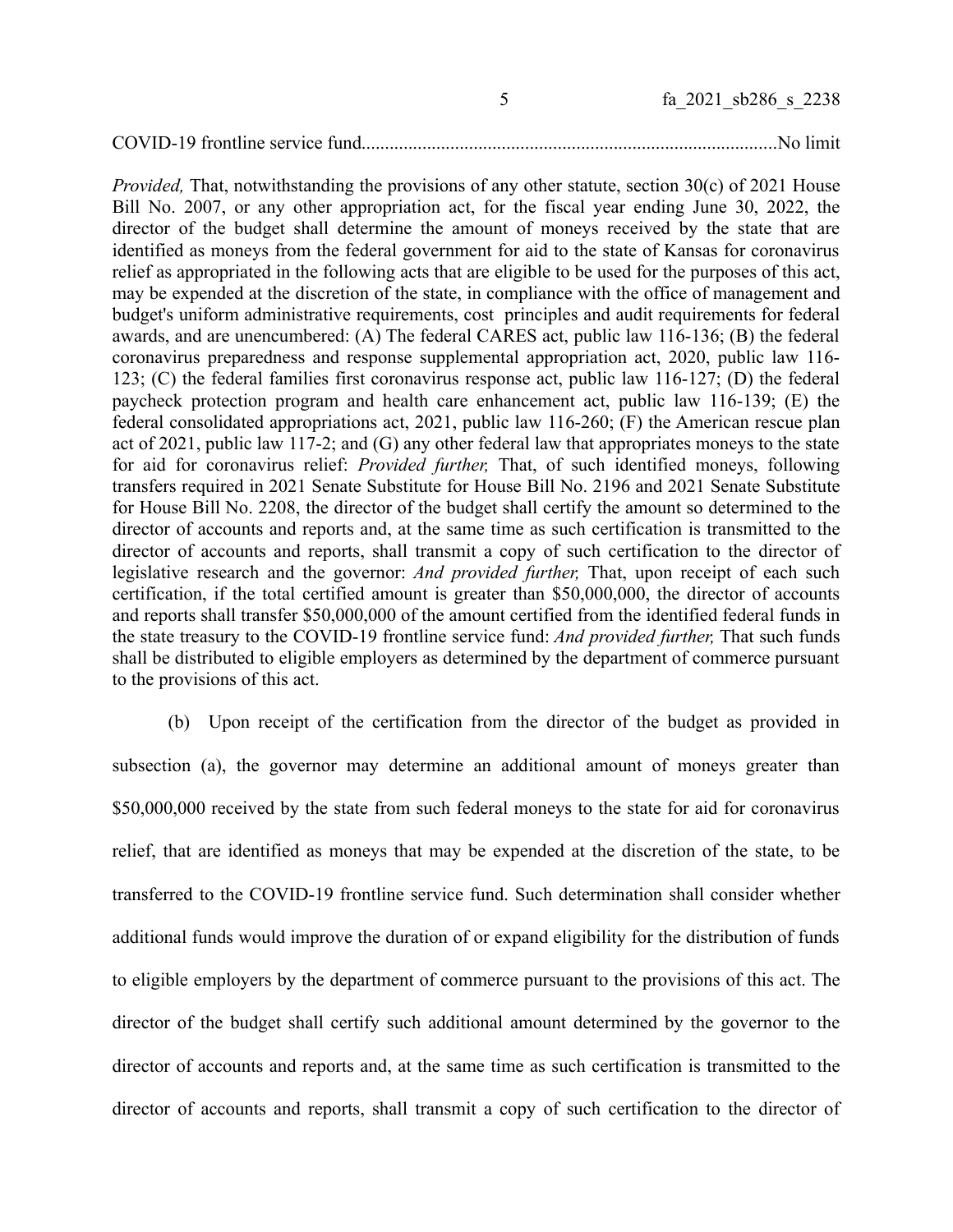legislative research. Upon receipt of such certification, the director of accounts and reports shall transfer the amount certified from the identified federal funds in the state treasury to the COVID-19 frontline service fund. Such moneys shall be distributed to eligible employers as determined by the department of commerce pursuant to the provisions of this act.

New Sec. 5. (a) The secretary of commerce shall administer the provisions of this act and shall be responsible for the allocation and distribution of grants of moneys from the COVID-19 frontline service fund to eligible employers for the purpose of providing enhanced hazard pay to eligible employees in accordance with the provisions of this act.

(b) The amount of a grant by the secretary to an eligible employer shall be limited to \$1,200 per eligible employee and shall be distributed by the eligible employer to the eligible employee during a period of 10 weeks by providing \$3 per hour during such period in addition to the eligible employee's ordinary wages, or for salaried employees, by providing the amount of \$1,200 divided by the number of salary payments during such period in addition to ordinary salary payments.

(c) The sole purpose of grant moneys from the COVID-19 frontline service fund shall be to provide additional hazard pay to eligible employees as provided by this act. Employers shall apply for grants of funds from the secretary and shall pass all such funds obtained to their employees as additional pay.

(d) In administering the provisions of this act, the secretary shall have and may exercise the following powers, duties and functions, including, but not limited to:

(1) Develop and implement a plan to notify potentially eligible employers and employees about their potential eligibility and provide guidance to employers about the application process and lawful use of grant moneys distributed by the secretary;

(2) establish standards, criteria and guidelines to determine employer eligibility for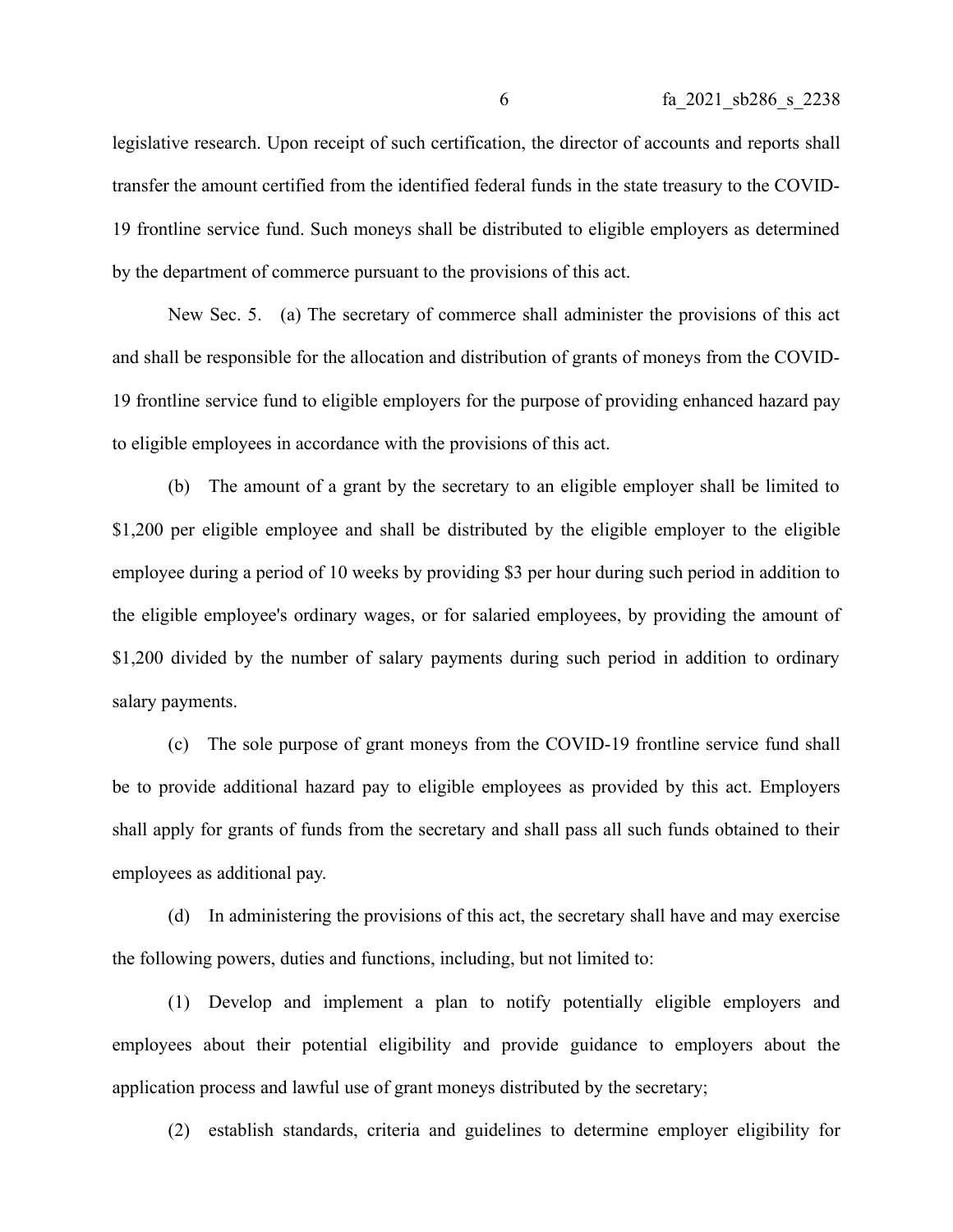grants and employee eligibility for increased pay in accordance with the provisions of this act;

(3) develop an employer application form and employer agreement requirements;

(4) review applications from employers, enter into agreements with employers approved as eligible by the secretary and distribute grants to such eligible employers, as provided by this act and to the extent funds are available;

(5) monitor and audit the use of grant moneys by employers to ensure such use is consistent with the requirements of this act;

(6) in the event additional funds are available, provide grants to additional eligible employers or extend grant funding to eligible employers who have received a grant. Extension of funding to an eligible employer shall be at the rate of \$120 per week per eligible employee; and

(7) enforce the provisions of this act and investigate any potential violations.

(e) The secretary may adopt rules and regulations necessary to implement and administer the provisions of this act.

New Sec. 6. (a) (1) The provisions of this subsection shall apply to private eligible employers. Any eligible private employer meeting the requirements of this act may apply to the secretary of commerce for a grant pursuant to the provisions of this act. The application shall be submitted on a form and in a manner prescribed by the secretary and shall include evidence that the:

(A) Applicant is an eligible employer; and

(B) employees designated by the employer to receive the grant funds are eligible employees.

(2) The secretary shall consider applications in the order that they are received, determine whether the employer is an eligible employer and employees designated by the employer for receipt of additional pay are eligible employees and may either approve or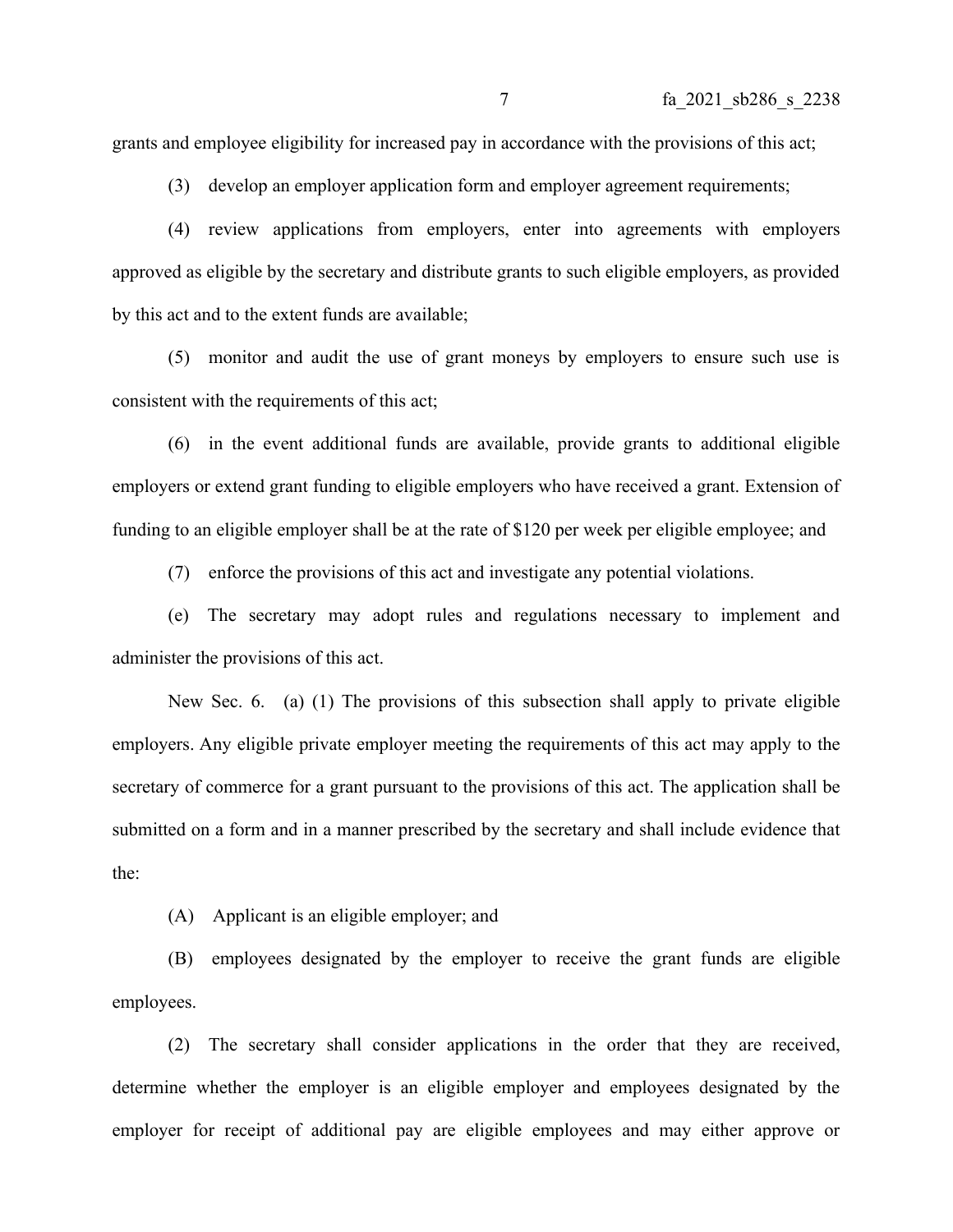disapprove the application. Any eligible employer whose application is approved shall be eligible to receive a grant as of the date such eligible employer enters into an agreement with the secretary in accordance with this section.

(3) Upon approval of an application for a grant, the secretary shall enter into an agreement with the eligible employer for benefits under this act. The agreement between the eligible employer and the secretary shall be entered into before any grant may be provided and shall specify that:

(A) All grant moneys received by the eligible employer shall be used solely for the purpose of providing additional hazard pay to the identified eligible employees and shall be passed directly to such employees through employee paychecks. Grant-funded additional pay shall be provided to eligible employees not later than the conclusion of the first pay period of the eligible employee that follows two weeks from the receipt of grant funds from the secretary and shall be a demarcated line item on the eligible employee's pay stub or notification, labeled "Frontline Service Pay." The distribution of the grant funds to eligible employees shall be as provided in section 5(b), and amendments thereto;

(B) the eligible employer shall not offset or reduce the ordinary compensation or other compensation provided to eligible employees receiving additional pay or to non-eligible employees by the use of grant funds;

(C) the eligible employer shall provide any documentation requested by the secretary and, if requested by the secretary, submit to an examination of its books and records for the purpose of determining whether the eligible employer is complying with the requirements of the agreement and of this act; and

(D) if the eligible employer fails to comply with the terms and conditions set forth in the agreement or fails to comply with the provisions of this act, the secretary may terminate the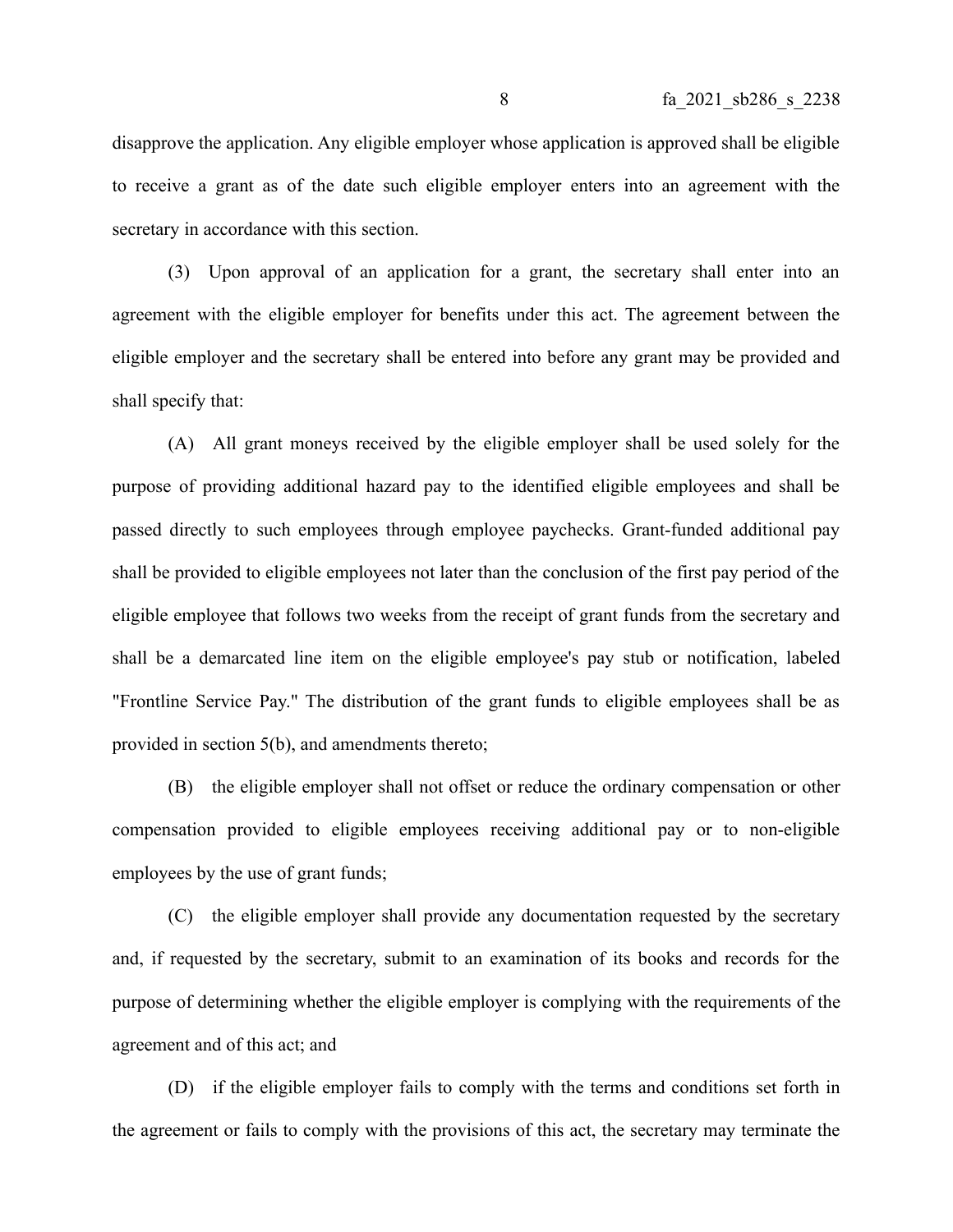agreement, and the eligible employer shall not be entitled to any further grant moneys. The employer shall be required to remit to the state an amount equal to the grant retained by the eligible employer as of the date the agreement is terminated, including any grant funds not paid to an eligible employee.

(4) If the secretary approves the application and the agreement is executed, the secretary shall distribute grant funds to the eligible employer in the amount of \$1,200 per identified eligible employee for payment to such eligible employees as provided by the agreement and the provisions of this act.

(b) (1) All state agencies, boards, commissions, institutions, political subdivisions of the state and local governmental units shall be considered for distribution of grant funds by the secretary. Within 14 days of the effective date of this act, such public employers shall provide a list of eligible employees to the secretary and such information as requested by the secretary for the purpose of enabling the secretary to determine eligibility. The secretary may require such public employers to enter into an agreement with the secretary specifying the use of grant funds and manner of payment of grant funds to employees prior to extending grant funding. All enhanced hazard pay to employees shall be a demarcated line item on the eligible employee's pay stub or notification, labeled "Frontline Service Pay." The secretary shall determine the eligibility of such employees and execute any agreements by June 30, 2021.

(2) Eligible state employees shall receive the enhanced hazard pay at the conclusion of their first pay period following two weeks from the distribution of funds into the COVID-19 frontline service fund.

(c) In the event additional funding becomes available to the secretary, an eligible employer that is already receiving grant funds may apply to the secretary for additional grant funding if the eligible employer meets the requirements of this act, is approved by the secretary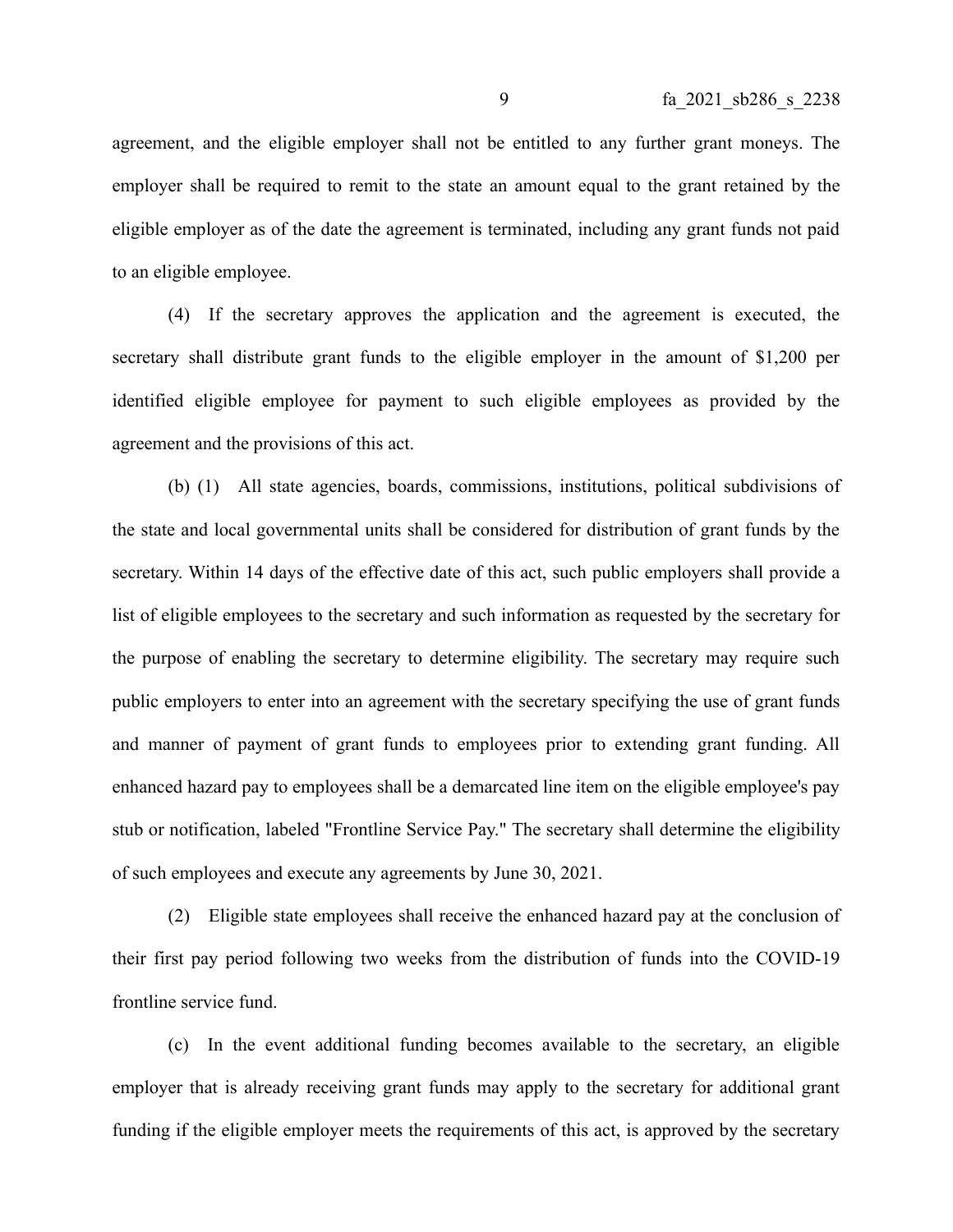and enters into a new agreement with the secretary or if the provisions of the previous agreement continue to apply.

New Sec. 7. A violation of the provisions of this act committed with the intent to defraud shall be a class C nonperson misdemeanor.

New Sec. 8. Payment to eligible employees pursuant to this act shall not be included in Kansas adjusted gross income and shall not be taxable for purposes of the Kansas income tax act. To the extent permitted by federal law, such payments shall not be considered as income for the purposes of eligibility for any income-based programs administered by the state of Kansas, including, but not limited to, medicaid.";

Also, on page 10, following line 26, by inserting:

"Sec. 9. K.S.A. 79-32,117 is hereby amended to read as follows: 79-32,117. (a) The Kansas adjusted gross income of an individual means such individual's federal adjusted gross income for the taxable year, with the modifications specified in this section.

(b) There shall be added to federal adjusted gross income:

(i) Interest income less any related expenses directly incurred in the purchase of state or political subdivision obligations, to the extent that the same is not included in federal adjusted gross income, on obligations of any state or political subdivision thereof, but to the extent that interest income on obligations of this state or a political subdivision thereof issued prior to January 1, 1988, is specifically exempt from income tax under the laws of this state authorizing the issuance of such obligations, it shall be excluded from computation of Kansas adjusted gross income whether or not included in federal adjusted gross income. Interest income on obligations of this state or a political subdivision thereof issued after December 31, 1987, shall be excluded from computation of Kansas adjusted gross income whether or not included in federal adjusted gross income.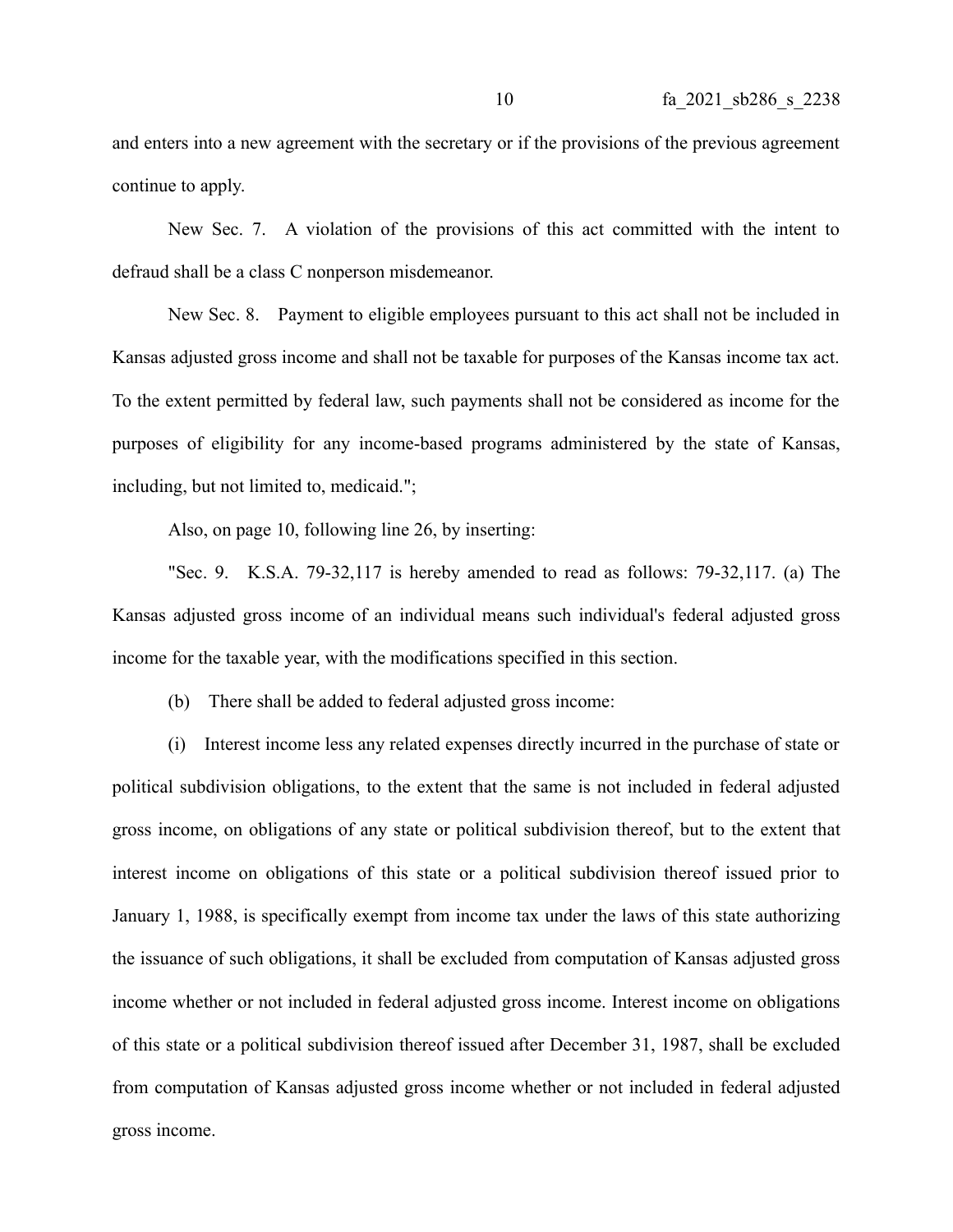(ii) Taxes on or measured by income or fees or payments in lieu of income taxes imposed by this state or any other taxing jurisdiction to the extent deductible in determining federal adjusted gross income and not credited against federal income tax. This paragraph shall not apply to taxes imposed under the provisions of K.S.A. 79-1107 or 79-1108, and amendments thereto, for privilege tax year 1995, and all such years thereafter.

(iii) The federal net operating loss deduction, except that the federal net operating loss deduction shall not be added to an individual's federal adjusted gross income for tax years beginning after December 31, 2016.

(iv) Federal income tax refunds received by the taxpayer if the deduction of the taxes being refunded resulted in a tax benefit for Kansas income tax purposes during a prior taxable year. Such refunds shall be included in income in the year actually received regardless of the method of accounting used by the taxpayer. For purposes hereof, a tax benefit shall be deemed to have resulted if the amount of the tax had been deducted in determining income subject to a Kansas income tax for a prior year regardless of the rate of taxation applied in such prior year to the Kansas taxable income, but only that portion of the refund shall be included as bears the same proportion to the total refund received as the federal taxes deducted in the year to which such refund is attributable bears to the total federal income taxes paid for such year. For purposes of the foregoing sentence, federal taxes shall be considered to have been deducted only to the extent such deduction does not reduce Kansas taxable income below zero.

(v) The amount of any depreciation deduction or business expense deduction claimed on the taxpayer's federal income tax return for any capital expenditure in making any building or facility accessible to the handicapped, for which expenditure the taxpayer claimed the credit allowed by K.S.A. 79-32,177, and amendments thereto.

(vi) Any amount of designated employee contributions picked up by an employer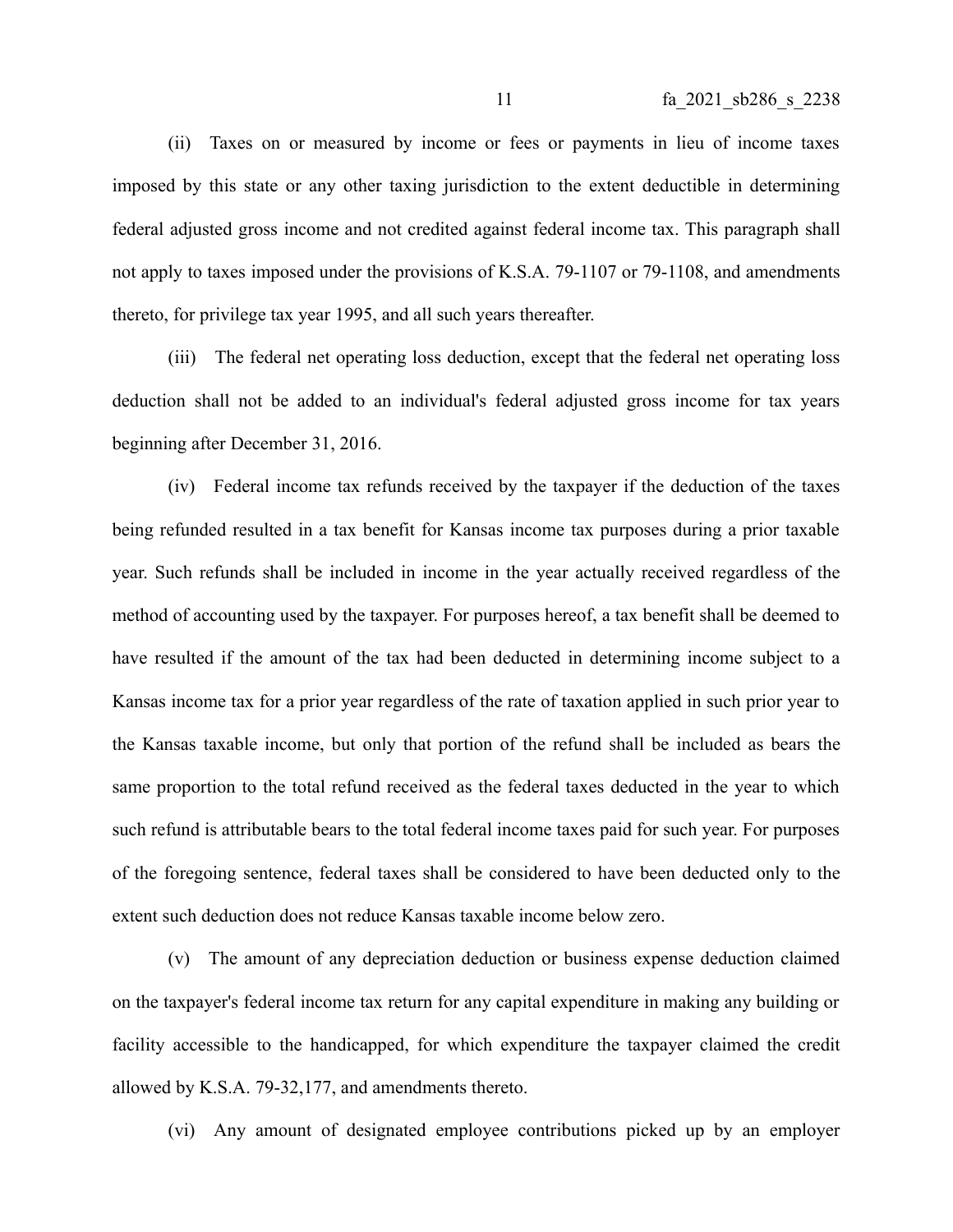pursuant to K.S.A. 12-5005, 20-2603, 74-4919 and 74-4965, and amendments thereto.

(vii) The amount of any charitable contribution made to the extent the same is claimed as the basis for the credit allowed pursuant to K.S.A. 79-32,196, and amendments thereto.

(viii) The amount of any costs incurred for improvements to a swine facility, claimed for deduction in determining federal adjusted gross income, to the extent the same is claimed as the basis for any credit allowed pursuant to K.S.A. 79-32,204, and amendments thereto.

(ix) The amount of any ad valorem taxes and assessments paid and the amount of any costs incurred for habitat management or construction and maintenance of improvements on real property, claimed for deduction in determining federal adjusted gross income, to the extent the same is claimed as the basis for any credit allowed pursuant to K.S.A. 79-32,203, and amendments thereto.

(x) Amounts received as nonqualified withdrawals, as defined by K.S.A. 75-643, and amendments thereto, if, at the time of contribution to a family postsecondary education savings account, such amounts were subtracted from the federal adjusted gross income pursuant to K.S.A. 79-32,117(c)(xv), and amendments thereto, or if such amounts are not already included in the federal adjusted gross income.

(xi) The amount of any contribution made to the same extent the same is claimed as the basis for the credit allowed pursuant to K.S.A. 74-50,154, and amendments thereto.

(xii) For taxable years commencing after December 31, 2004, amounts received as withdrawals not in accordance with the provisions of K.S.A. 74-50,204, and amendments thereto, if, at the time of contribution to an individual development account, such amounts were subtracted from the federal adjusted gross income pursuant to subsection (c)(xiii), or if such amounts are not already included in the federal adjusted gross income.

(xiii) The amount of any expenditures claimed for deduction in determining federal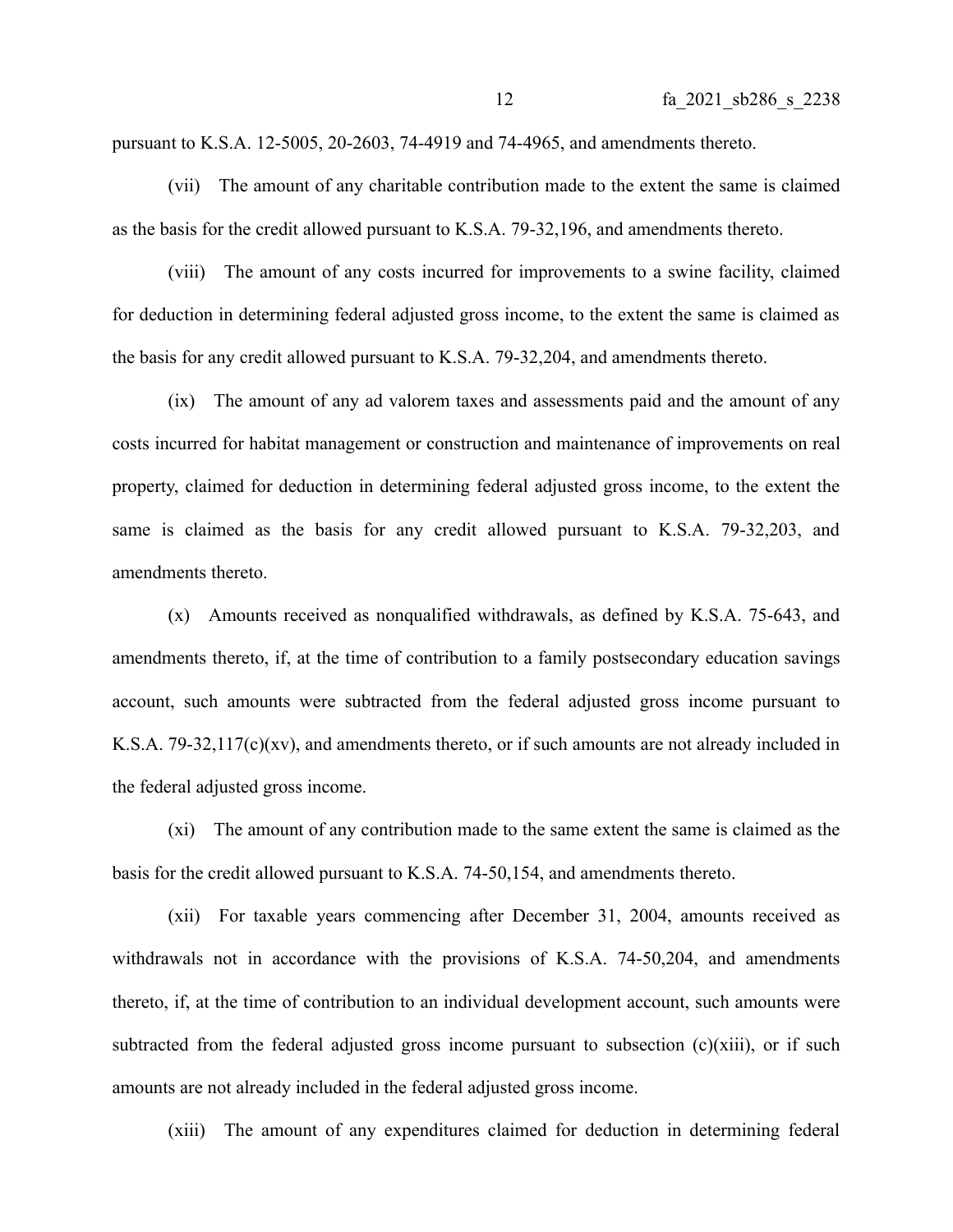adjusted gross income, to the extent the same is claimed as the basis for any credit allowed pursuant to K.S.A. 79-32,217 through 79-32,220 or 79-32,222, and amendments thereto.

(xiv) The amount of any amortization deduction claimed in determining federal adjusted gross income to the extent the same is claimed for deduction pursuant to K.S.A. 79- 32,221, and amendments thereto.

(xv) The amount of any expenditures claimed for deduction in determining federal adjusted gross income, to the extent the same is claimed as the basis for any credit allowed pursuant to K.S.A. 79-32,223 through 79-32,226, 79-32,228 through 79-32,231, 79-32,233 through 79-32,236, 79-32,238 through 79-32,241, 79-32,245 through 79-32,248 or 79-32,251 through 79-32,254, and amendments thereto.

(xvi) The amount of any amortization deduction claimed in determining federal adjusted gross income to the extent the same is claimed for deduction pursuant to K.S.A. 79- 32,227, 79-32,232, 79-32,237, 79-32,249, 79-32,250 or 79-32,255, and amendments thereto.

(xvii) The amount of any amortization deduction claimed in determining federal adjusted gross income to the extent the same is claimed for deduction pursuant to K.S.A. 79- 32,256, and amendments thereto.

(xviii) For taxable years commencing after December 31, 2006, the amount of any ad valorem or property taxes and assessments paid to a state other than Kansas or local government located in a state other than Kansas by a taxpayer who resides in a state other than Kansas, when the law of such state does not allow a resident of Kansas who earns income in such other state to claim a deduction for ad valorem or property taxes or assessments paid to a political subdivision of the state of Kansas in determining taxable income for income tax purposes in such other state, to the extent that such taxes and assessments are claimed as an itemized deduction for federal income tax purposes.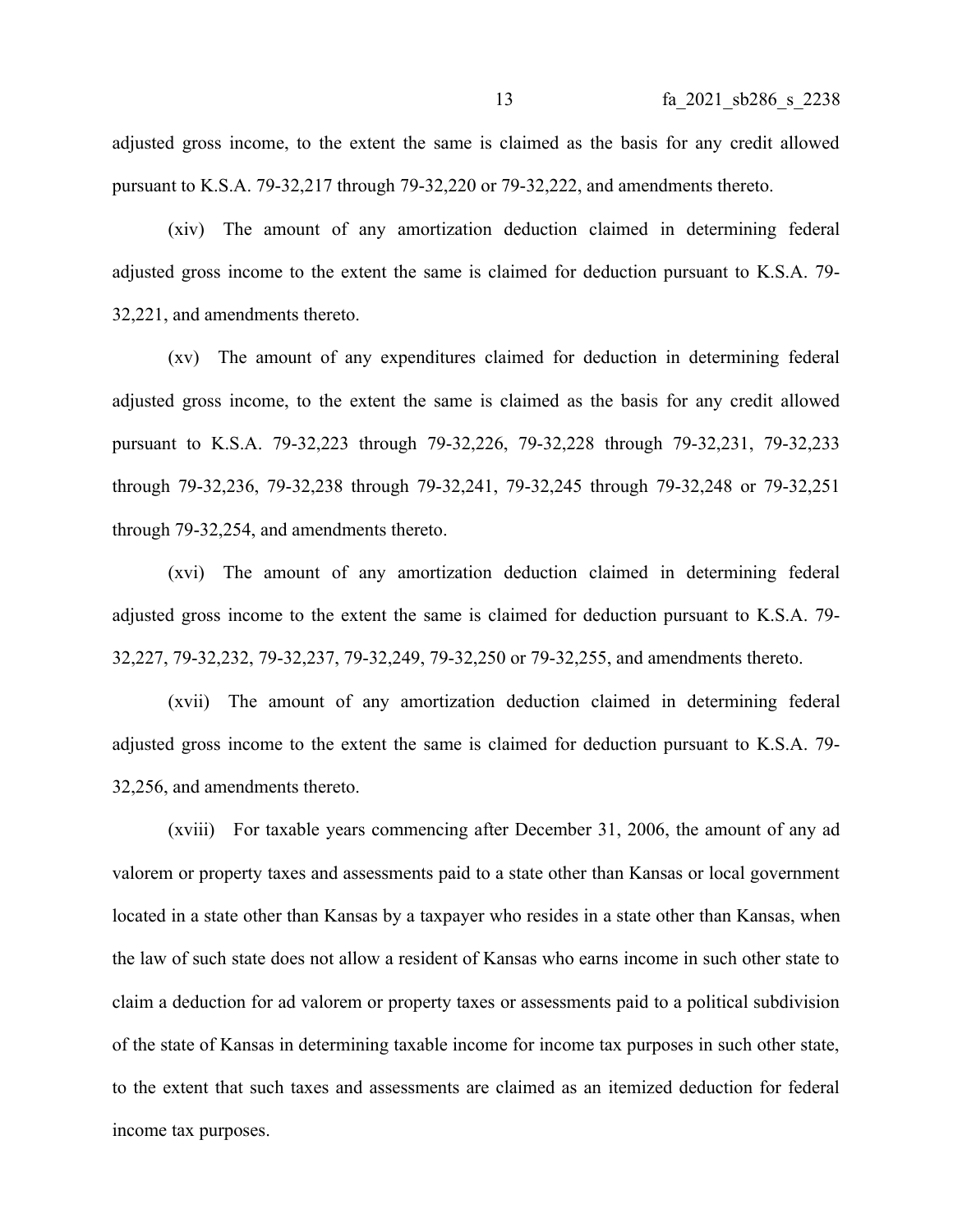(xix) For taxable years beginning after December 31, 2012, and ending before January 1, 2017, the amount of any: (1) Loss from business as determined under the federal internal revenue code and reported from schedule C and on line 12 of the taxpayer's form 1040 federal individual income tax return; (2) loss from rental real estate, royalties, partnerships, S corporations, except those with wholly owned subsidiaries subject to the Kansas privilege tax, estates, trusts, residual interest in real estate mortgage investment conduits and net farm rental as determined under the federal internal revenue code and reported from schedule E and on line 17 of the taxpayer's form 1040 federal individual income tax return; and (3) farm loss as determined under the federal internal revenue code and reported from schedule F and on line 18 of the taxpayer's form 1040 federal income tax return; all to the extent deducted or subtracted in determining the taxpayer's federal adjusted gross income. For purposes of this subsection, references to the federal form 1040 and federal schedule C, schedule E, and schedule F, shall be to such form and schedules as they existed for tax year 2011, and as revised thereafter by the internal revenue service.

(xx) For taxable years beginning after December 31, 2012, and ending before January 1, 2017, the amount of any deduction for self-employment taxes under section 164(f) of the federal internal revenue code as in effect on January 1, 2012, and amendments thereto, in determining the federal adjusted gross income of an individual taxpayer, to the extent the deduction is attributable to income reported on schedule C, E or F and on line 12, 17 or 18 of the taxpayer's form 1040 federal income tax return.

(xxi) For taxable years beginning after December 31, 2012, and ending before January 1, 2017, the amount of any deduction for pension, profit sharing, and annuity plans of selfemployed individuals under section 62(a)(6) of the federal internal revenue code as in effect on January 1, 2012, and amendments thereto, in determining the federal adjusted gross income of an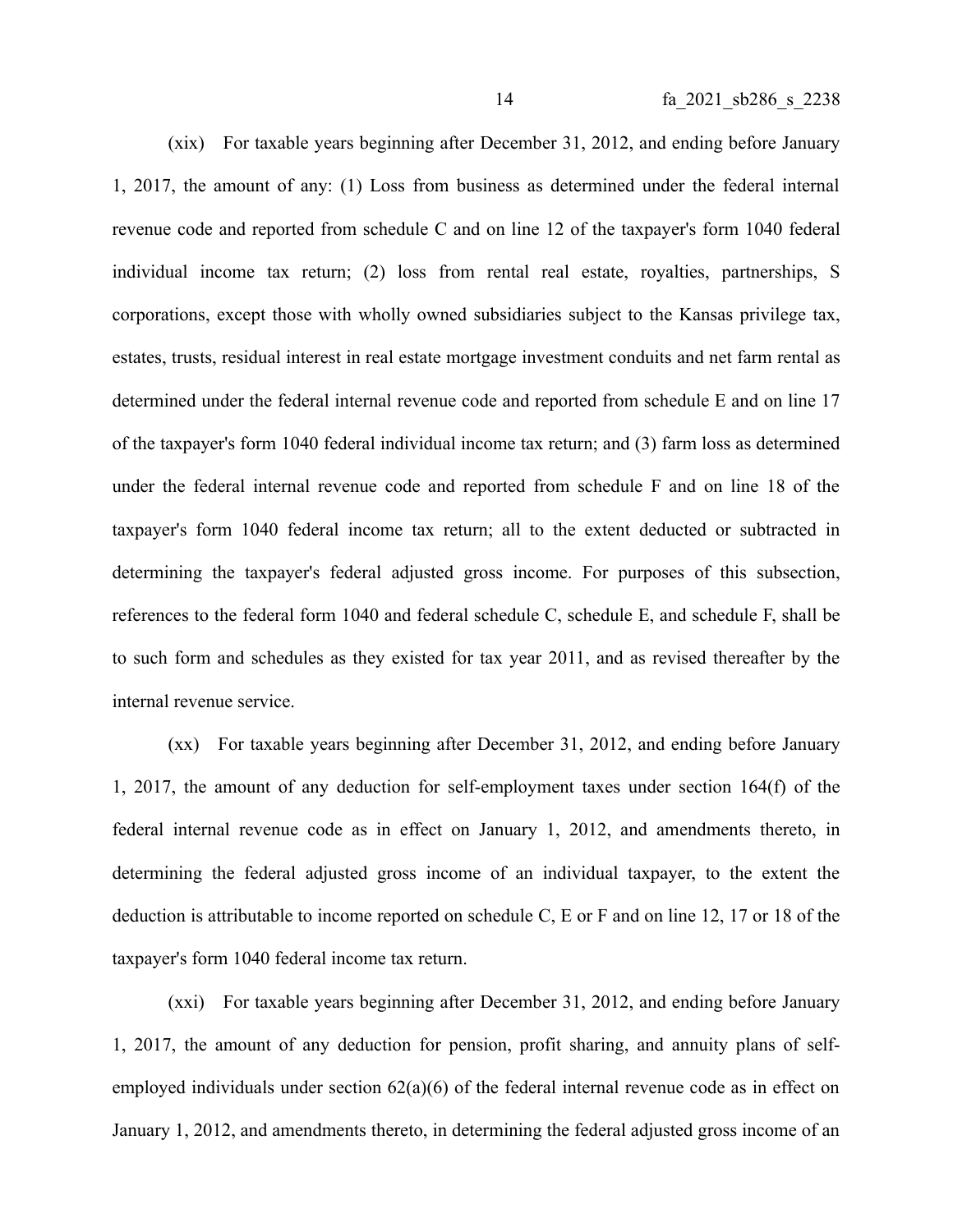individual taxpayer.

(xxii) For taxable years beginning after December 31, 2012, and ending before January 1, 2017, the amount of any deduction for health insurance under section 162(l) of the federal internal revenue code as in effect on January 1, 2012, and amendments thereto, in determining the federal adjusted gross income of an individual taxpayer.

(xxiii) For taxable years beginning after December 31, 2012, and ending before January 1, 2017, the amount of any deduction for domestic production activities under section 199 of the federal internal revenue code as in effect on January 1, 2012, and amendments thereto, in determining the federal adjusted gross income of an individual taxpayer.

(xxiv) For taxable years commencing after December 31, 2013, that portion of the amount of any expenditure deduction claimed in determining federal adjusted gross income for expenses paid for medical care of the taxpayer or the taxpayer's spouse or dependents when such expenses were paid or incurred for an abortion, or for a health benefit plan, as defined in K.S.A. 65-6731, and amendments thereto, for the purchase of an optional rider for coverage of abortion in accordance with K.S.A. 2020 Supp. 40-2,190, and amendments thereto, to the extent that such taxes and assessments are claimed as an itemized deduction for federal income tax purposes.

(xxv) For taxable years commencing after December 31, 2013, that portion of the amount of any expenditure deduction claimed in determining federal adjusted gross income for expenses paid by a taxpayer for health care when such expenses were paid or incurred for abortion coverage, a health benefit plan, as defined in K.S.A. 65-6731, and amendments thereto, when such expenses were paid or incurred for abortion coverage or amounts contributed to health savings accounts for such taxpayer's employees for the purchase of an optional rider for coverage of abortion in accordance with K.S.A. 2020 Supp. 40-2,190, and amendments thereto, to the extent that such taxes and assessments are claimed as a deduction for federal income tax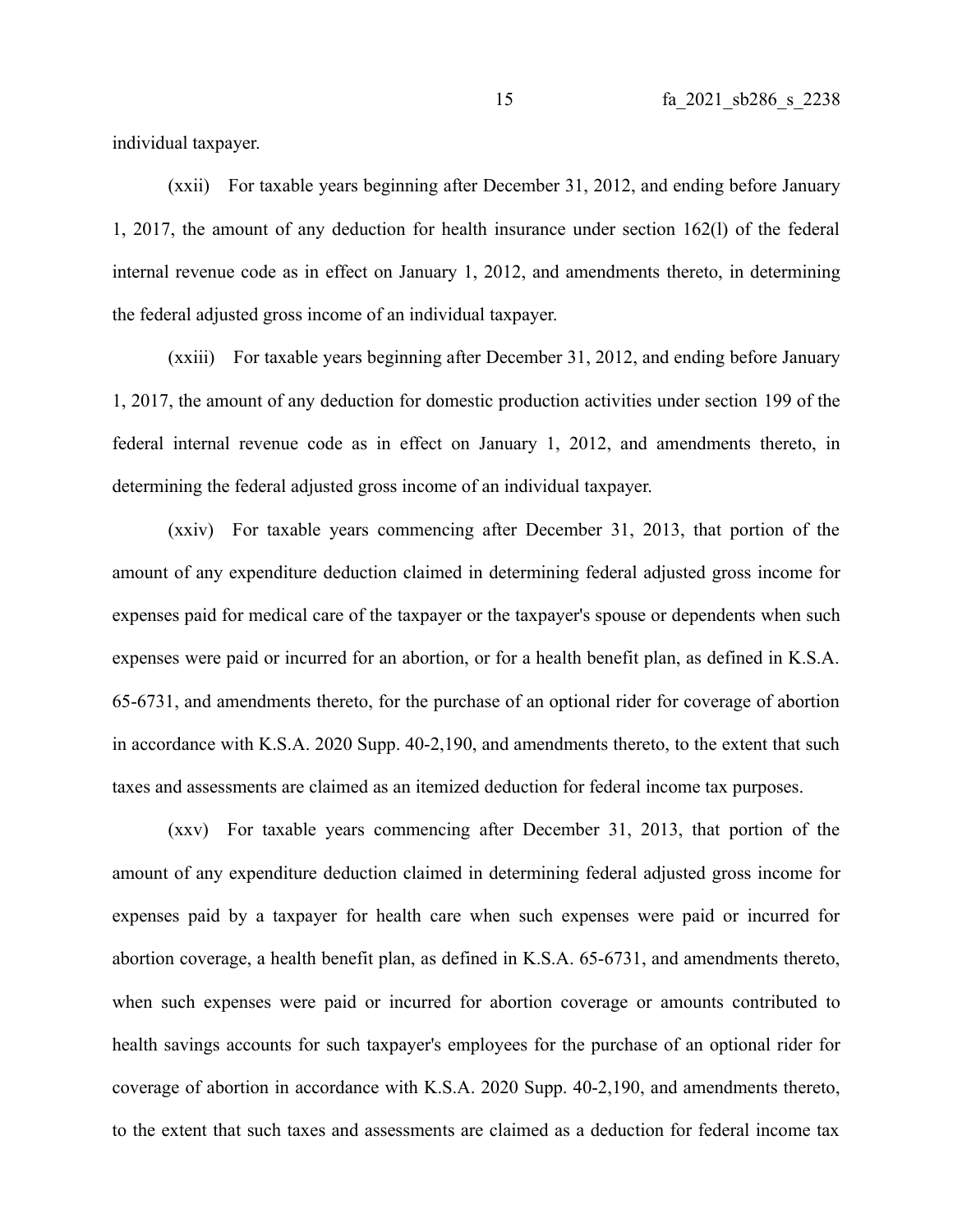(xxvi) For all taxable years beginning after December 31, 2016, the amount of any charitable contribution made to the extent the same is claimed as the basis for the credit allowed pursuant to K.S.A. 72-99a07, and amendments thereto, and is also claimed as an itemized deduction for federal income tax purposes.

(c) There shall be subtracted from federal adjusted gross income:

(i) Interest or dividend income on obligations or securities of any authority, commission or instrumentality of the United States and its possessions less any related expenses directly incurred in the purchase of such obligations or securities, to the extent included in federal adjusted gross income but exempt from state income taxes under the laws of the United States.

(ii) Any amounts received which are included in federal adjusted gross income but which are specifically exempt from Kansas income taxation under the laws of the state of Kansas.

(iii) The portion of any gain or loss from the sale or other disposition of property having a higher adjusted basis for Kansas income tax purposes than for federal income tax purposes on the date such property was sold or disposed of in a transaction in which gain or loss was recognized for purposes of federal income tax that does not exceed such difference in basis, but if a gain is considered a long-term capital gain for federal income tax purposes, the modification shall be limited to that portion of such gain which is included in federal adjusted gross income.

(iv) The amount necessary to prevent the taxation under this act of any annuity or other amount of income or gain which was properly included in income or gain and was taxed under the laws of this state for a taxable year prior to the effective date of this act, as amended, to the taxpayer, or to a decedent by reason of whose death the taxpayer acquired the right to receive the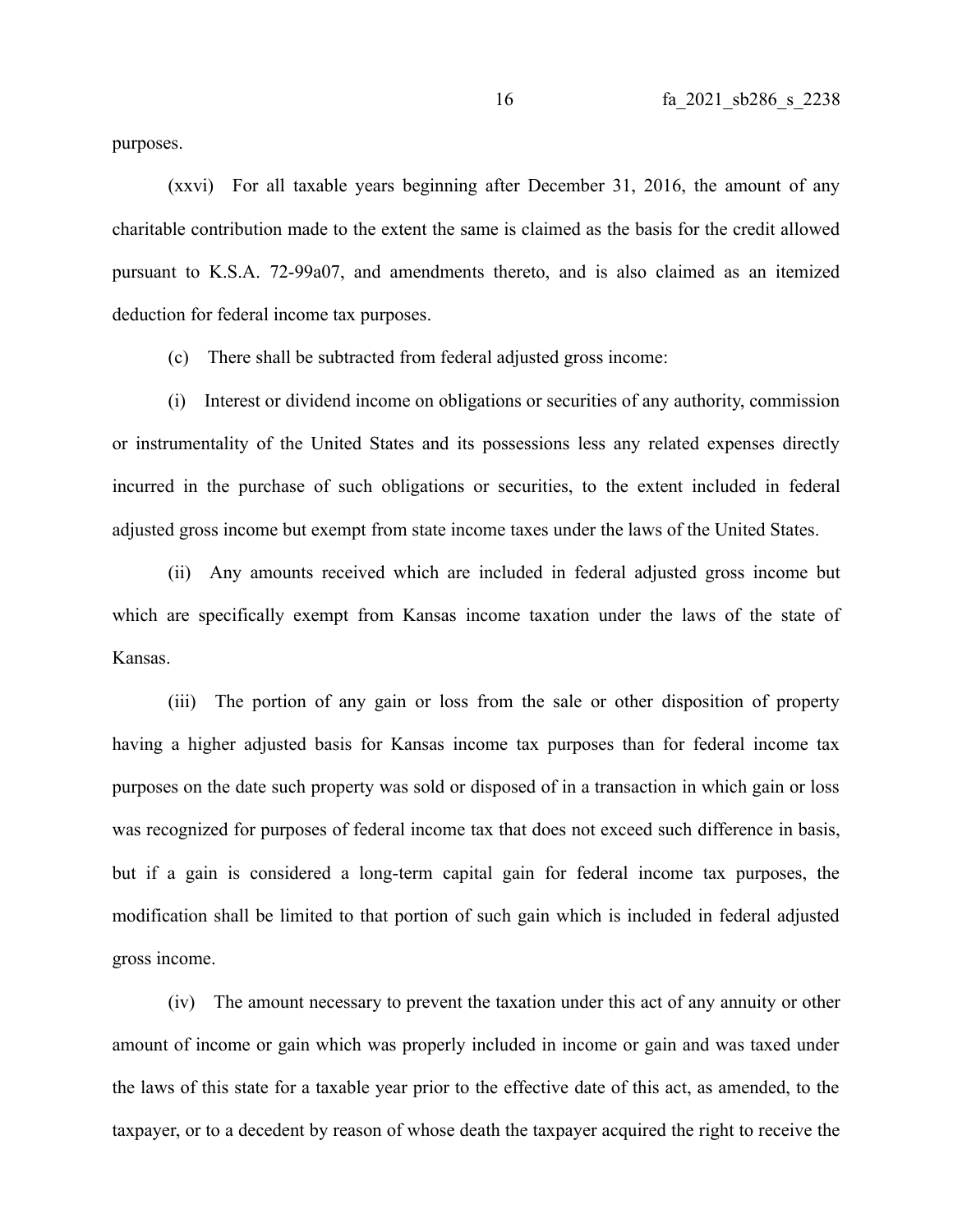income or gain, or to a trust or estate from which the taxpayer received the income or gain.

(v) The amount of any refund or credit for overpayment of taxes on or measured by income or fees or payments in lieu of income taxes imposed by this state, or any taxing jurisdiction, to the extent included in gross income for federal income tax purposes.

(vi) Accumulation distributions received by a taxpayer as a beneficiary of a trust to the extent that the same are included in federal adjusted gross income.

(vii) Amounts received as annuities under the federal civil service retirement system from the civil service retirement and disability fund and other amounts received as retirement benefits in whatever form which were earned for being employed by the federal government or for service in the armed forces of the United States.

(viii) Amounts received by retired railroad employees as a supplemental annuity under the provisions of 45 U.S.C.  $\S$  228b (a) and 228c (a)(1) et seq.

(ix) Amounts received by retired employees of a city and by retired employees of any board of such city as retirement allowances pursuant to K.S.A. 13-14,106, and amendments thereto, or pursuant to any charter ordinance exempting a city from the provisions of K.S.A. 13- 14,106, and amendments thereto.

(x) For taxable years beginning after December 31, 1976, the amount of the federal tentative jobs tax credit disallowance under the provisions of 26 U.S.C. § 280 C. For taxable years ending after December 31, 1978, the amount of the targeted jobs tax credit and work incentive credit disallowances under 26 U.S.C. § 280 C.

(xi) For taxable years beginning after December 31, 1986, dividend income on stock issued by Kansas venture capital, inc.

(xii) For taxable years beginning after December 31, 1989, amounts received by retired employees of a board of public utilities as pension and retirement benefits pursuant to K.S.A. 13-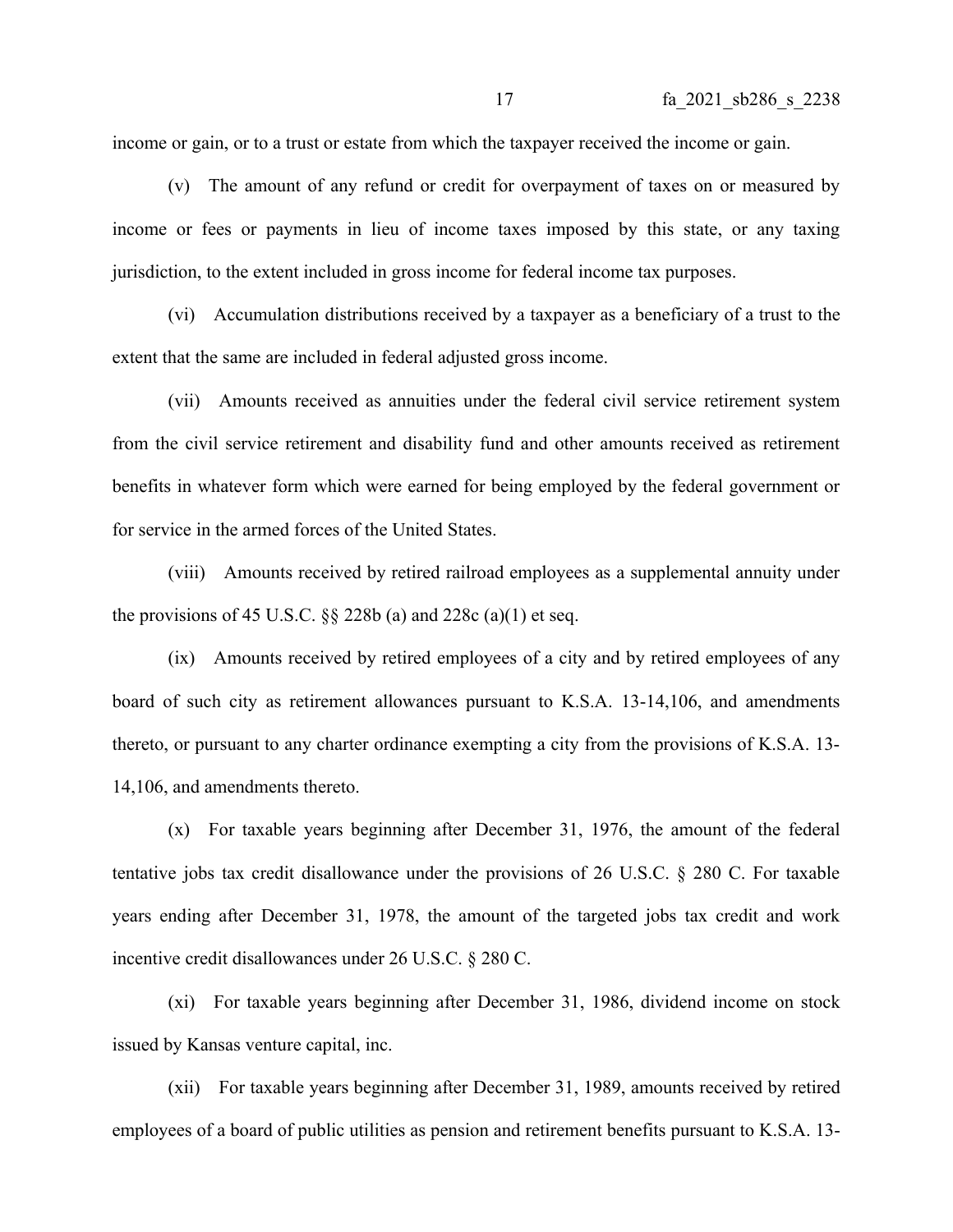1246, 13-1246a and 13-1249, and amendments thereto.

(xiii) For taxable years beginning after December 31, 2004, amounts contributed to and the amount of income earned on contributions deposited to an individual development account under K.S.A. 74-50,201 et seq., and amendments thereto.

(xiv) For all taxable years commencing after December 31, 1996, that portion of any income of a bank organized under the laws of this state or any other state, a national banking association organized under the laws of the United States, an association organized under the savings and loan code of this state or any other state, or a federal savings association organized under the laws of the United States, for which an election as an S corporation under subchapter S of the federal internal revenue code is in effect, which accrues to the taxpayer who is a stockholder of such corporation and which is not distributed to the stockholders as dividends of the corporation. For taxable years beginning after December 31, 2012, and ending before January 1, 2017, the amount of modification under this subsection shall exclude the portion of income or loss reported on schedule E and included on line 17 of the taxpayer's form 1040 federal individual income tax return.

(xv) For all taxable years beginning after December 31, 2017, the cumulative amounts not exceeding \$3,000, or \$6,000 for a married couple filing a joint return, for each designated beneficiary that are contributed to: (1) A family postsecondary education savings account established under the Kansas postsecondary education savings program or a qualified tuition program established and maintained by another state or agency or instrumentality thereof pursuant to section 529 of the internal revenue code of 1986, as amended, for the purpose of paying the qualified higher education expenses of a designated beneficiary; or (2) an achieving a better life experience (ABLE) account established under the Kansas ABLE savings program or a qualified ABLE program established and maintained by another state or agency or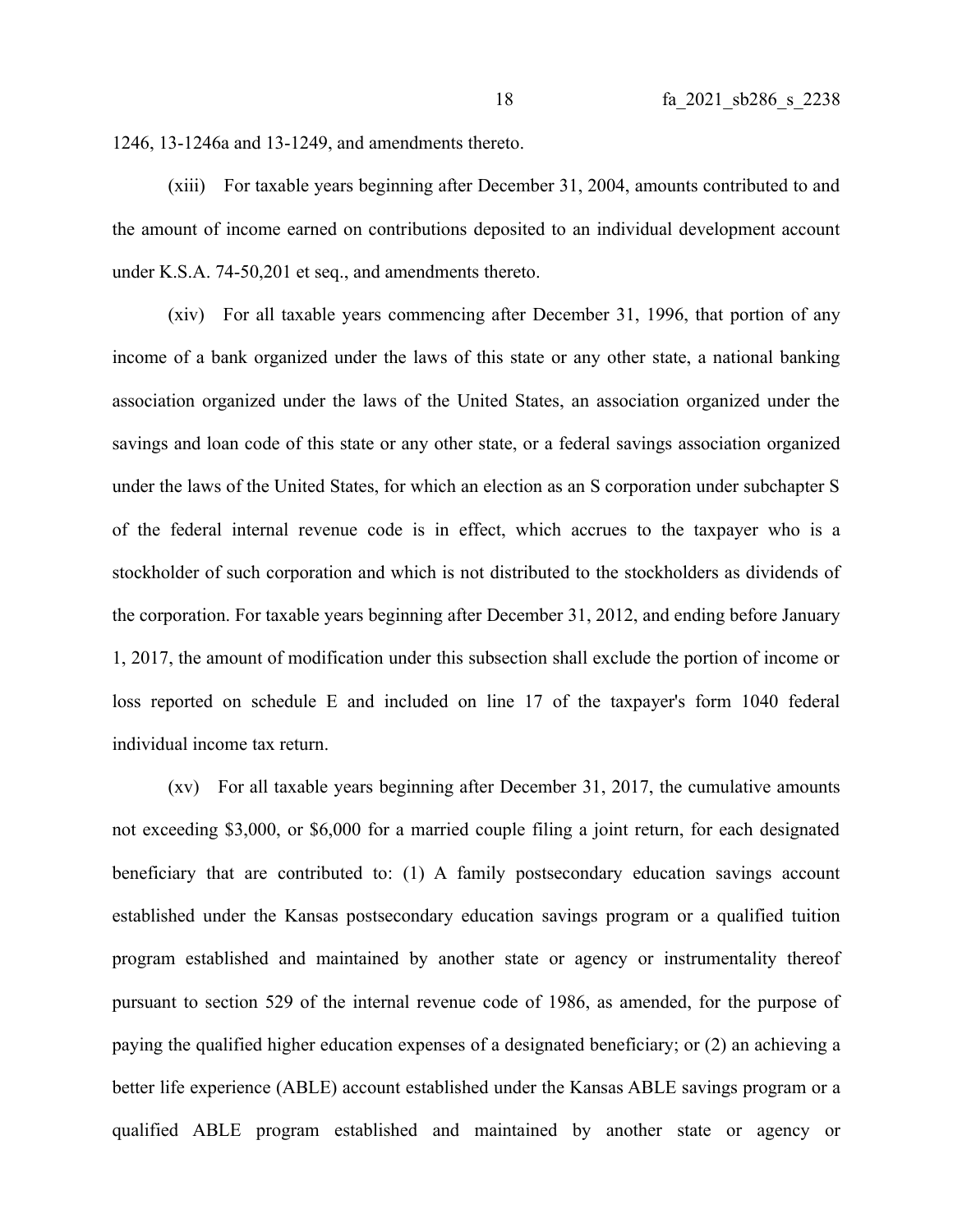instrumentality thereof pursuant to section 529A of the internal revenue code of 1986, as amended, for the purpose of saving private funds to support an individual with a disability. The terms and phrases used in this paragraph shall have the meaning respectively ascribed thereto by the provisions of K.S.A. 75-643 and 75-652, and amendments thereto, and the provisions of such sections are hereby incorporated by reference for all purposes thereof.

(xvi) For all taxable years beginning after December 31, 2004, amounts received by taxpayers who are or were members of the armed forces of the United States, including service in the Kansas army and air national guard, as a recruitment, sign up or retention bonus received by such taxpayer as an incentive to join, enlist or remain in the armed services of the United States, including service in the Kansas army and air national guard, and amounts received for repayment of educational or student loans incurred by or obligated to such taxpayer and received by such taxpayer as a result of such taxpayer's service in the armed forces of the United States, including service in the Kansas army and air national guard.

(xvii) For all taxable years beginning after December 31, 2004, amounts received by taxpayers who are eligible members of the Kansas army and air national guard as a reimbursement pursuant to K.S.A. 48-281, and amendments thereto, and amounts received for death benefits pursuant to K.S.A. 48-282, and amendments thereto, or pursuant to section 1 or section 2 of chapter 207 of the 2005 Session Laws of Kansas, and amendments thereto, to the extent that such death benefits are included in federal adjusted gross income of the taxpayer.

(xviii) For the taxable year beginning after December 31, 2006, amounts received as benefits under the federal social security act which are included in federal adjusted gross income of a taxpayer with federal adjusted gross income of \$50,000 or less, whether such taxpayer's filing status is single, head of household, married filing separate or married filing jointly; and for all taxable years beginning after December 31, 2007, amounts received as benefits under the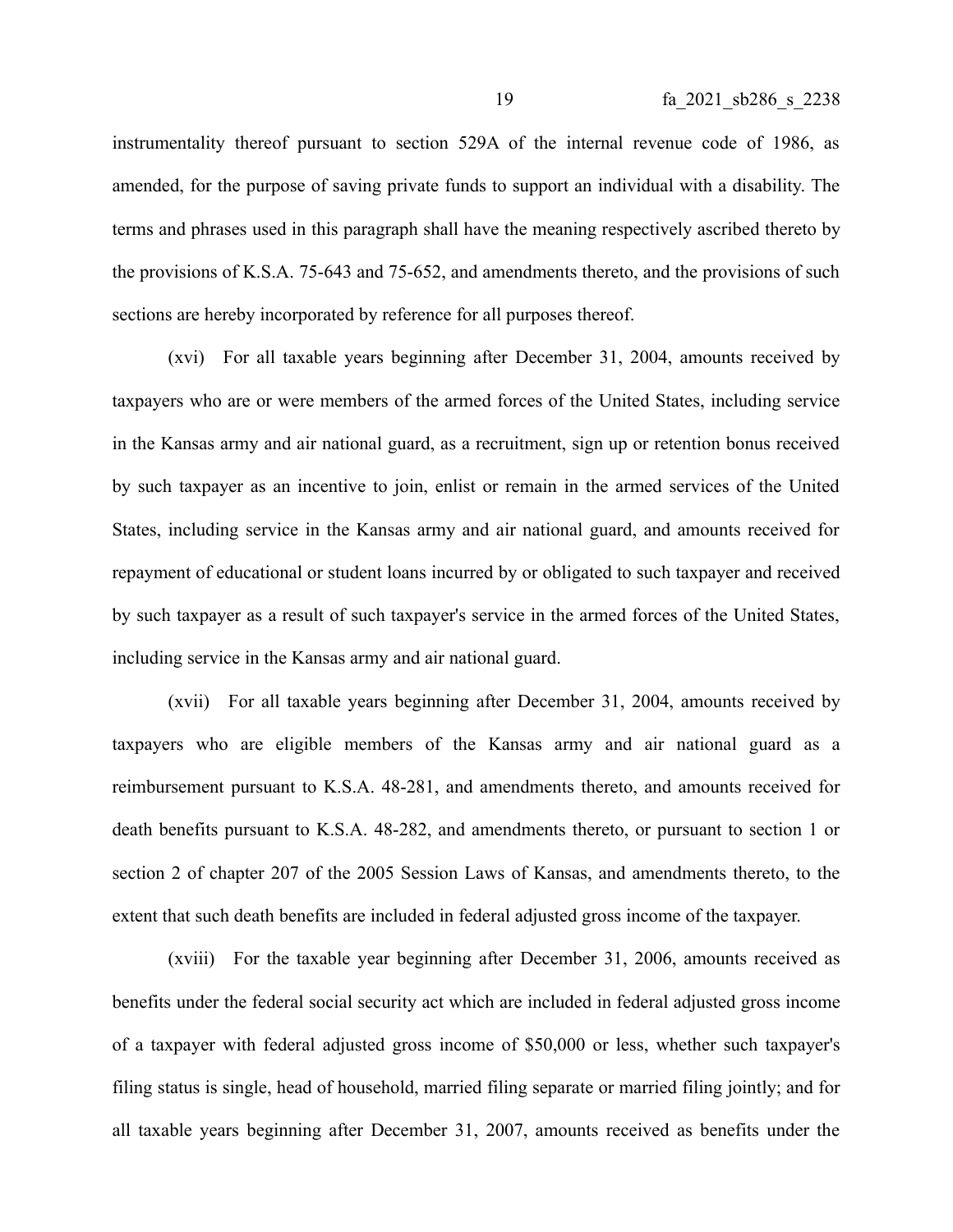federal social security act which are included in federal adjusted gross income of a taxpayer with federal adjusted gross income of \$75,000 or less, whether such taxpayer's filing status is single, head of household, married filing separate or married filing jointly.

(xix) Amounts received by retired employees of Washburn university as retirement and pension benefits under the university's retirement plan.

(xx) For taxable years beginning after December 31, 2012, and ending before January 1, 2017, the amount of any: (1) Net profit from business as determined under the federal internal revenue code and reported from schedule C and on line 12 of the taxpayer's form 1040 federal individual income tax return; (2) net income, not including guaranteed payments as defined in section 707(c) of the federal internal revenue code and as reported to the taxpayer from federal schedule K-1, (form 1065-B), in box 9, code F or as reported to the taxpayer from federal schedule K-1, (form 1065) in box 4, from rental real estate, royalties, partnerships, S corporations, estates, trusts, residual interest in real estate mortgage investment conduits and net farm rental as determined under the federal internal revenue code and reported from schedule E and on line 17 of the taxpayer's form 1040 federal individual income tax return; and (3) net farm profit as determined under the federal internal revenue code and reported from schedule F and on line 18 of the taxpayer's form 1040 federal income tax return; all to the extent included in the taxpayer's federal adjusted gross income. For purposes of this subsection, references to the federal form 1040 and federal schedule C, schedule E, and schedule F, shall be to such form and schedules as they existed for tax year 2011 and as revised thereafter by the internal revenue service.

(xxi) For all taxable years beginning after December 31, 2013, amounts equal to the unreimbursed travel, lodging and medical expenditures directly incurred by a taxpayer while living, or a dependent of the taxpayer while living, for the donation of one or more human organs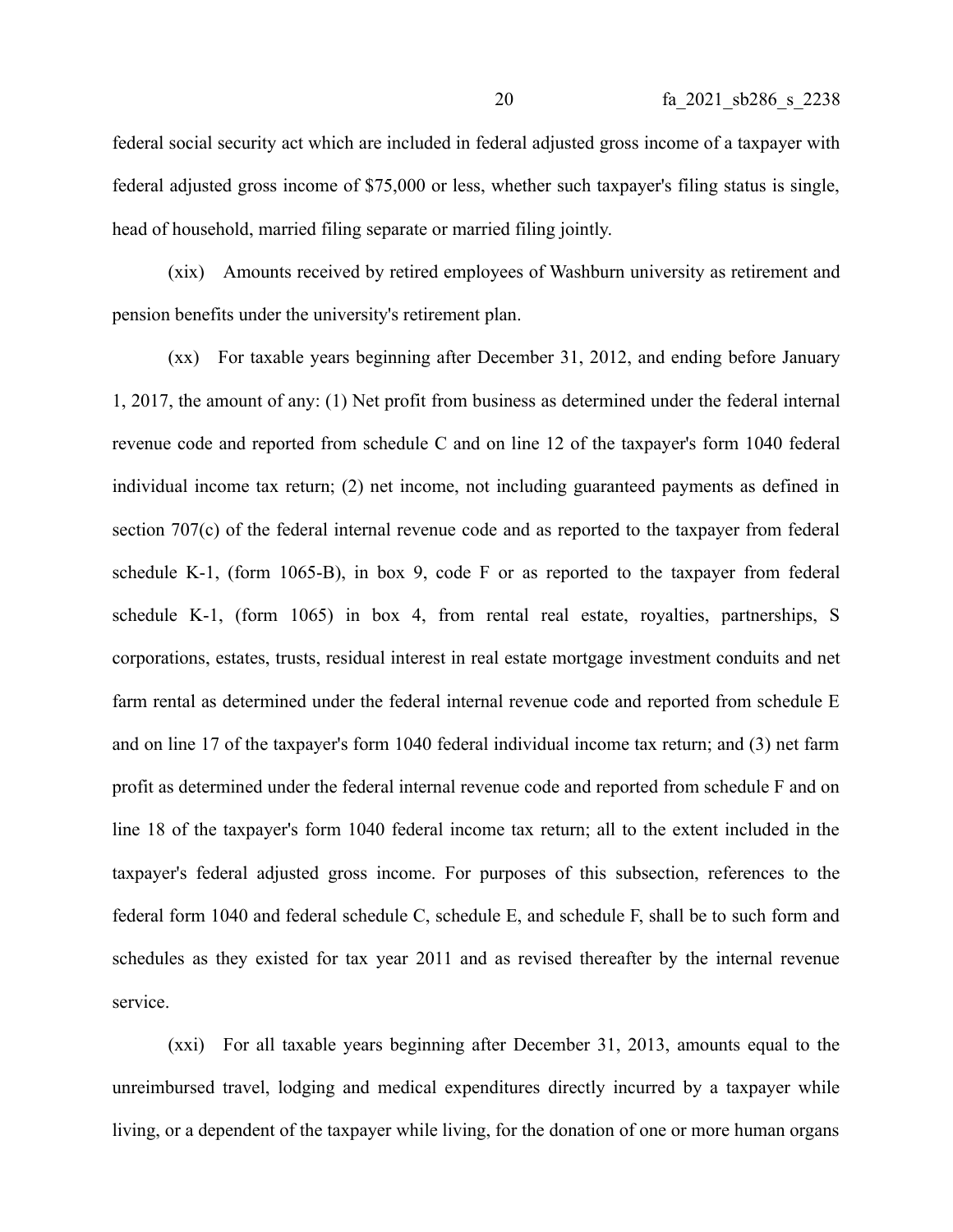of the taxpayer, or a dependent of the taxpayer, to another person for human organ transplantation. The expenses may be claimed as a subtraction modification provided for in this section to the extent the expenses are not already subtracted from the taxpayer's federal adjusted gross income. In no circumstances shall the subtraction modification provided for in this section for any individual, or a dependent, exceed \$5,000. As used in this section, "human organ" means all or part of a liver, pancreas, kidney, intestine, lung or bone marrow. The provisions of this paragraph shall take effect on the day the secretary of revenue certifies to the director of the budget that the cost for the department of revenue of modifications to the automated tax system for the purpose of implementing this paragraph will not exceed \$20,000.

(xxii) For taxable years beginning after December 31, 2012, and ending before January 1, 2017, the amount of net gain from the sale of: (1) Cattle and horses, regardless of age, held by the taxpayer for draft, breeding, dairy or sporting purposes, and held by such taxpayer for 24 months or more from the date of acquisition; and (2) other livestock, regardless of age, held by the taxpayer for draft, breeding, dairy or sporting purposes, and held by such taxpayer for 12 months or more from the date of acquisition. The subtraction from federal adjusted gross income shall be limited to the amount of the additions recognized under the provisions of subsection (b) (xix) attributable to the business in which the livestock sold had been used. As used in this paragraph, the term "livestock" shall not include poultry.

(xxiii) For all taxable years beginning after December 31, 2012, amounts received under either the Overland Park, Kansas police department retirement plan or the Overland Park, Kansas fire department retirement plan, both as established by the city of Overland Park, pursuant to the city's home rule authority.

(xxiv) For taxable years beginning after December 31, 2013, and ending before January 1, 2017, the net gain from the sale from Christmas trees grown in Kansas and held by the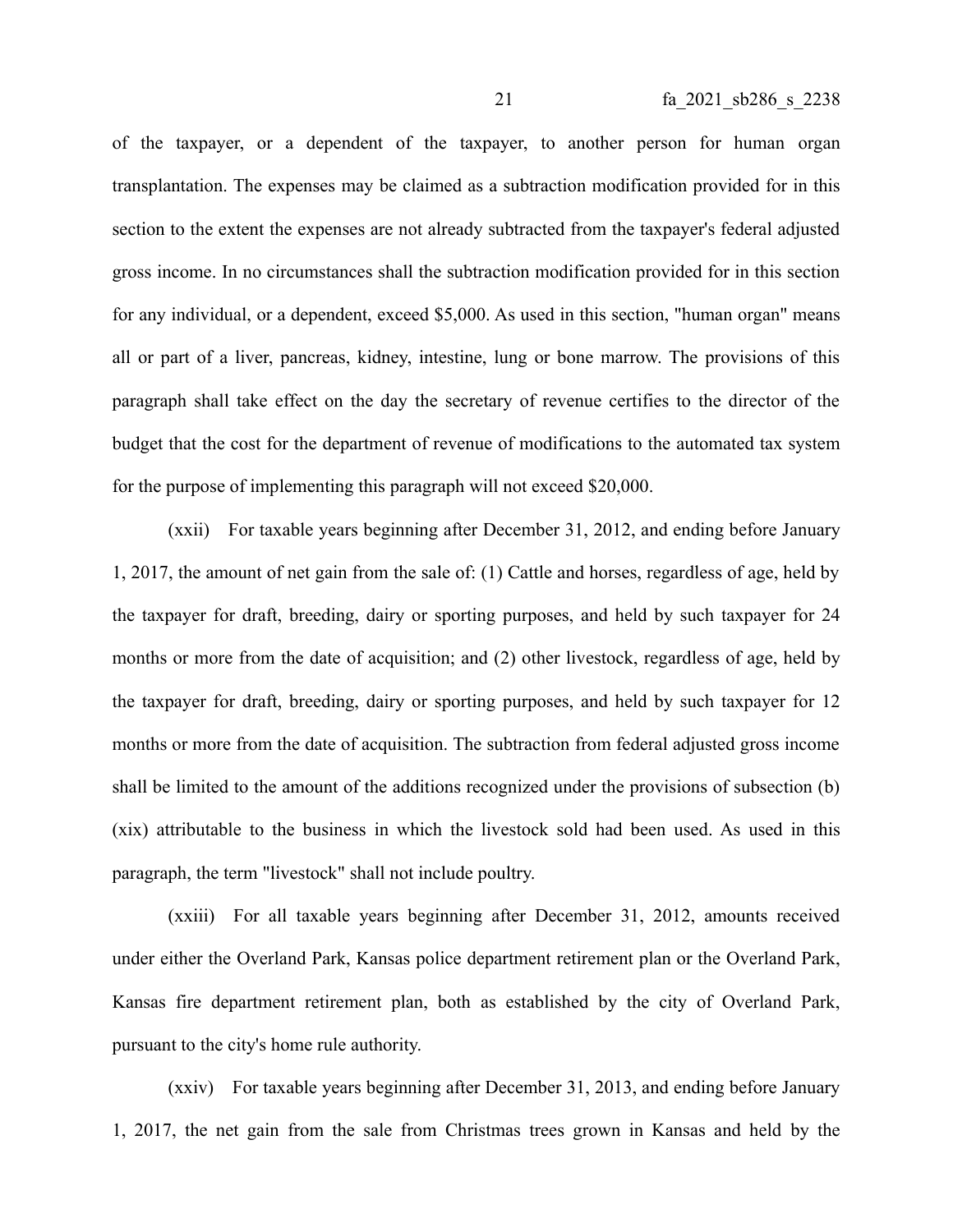taxpayer for six years or more.

(xxv) For taxable years beginning after December 31, 2020, amounts received by employees in additional compensation as a separate line item on an employee's pay stub or notification and labeled "Frontline Service Pay", pursuant to the provisions of the frontline service pay act.

(d) There shall be added to or subtracted from federal adjusted gross income the taxpayer's share, as beneficiary of an estate or trust, of the Kansas fiduciary adjustment determined under K.S.A. 79-32,135, and amendments thereto.

(e) The amount of modifications required to be made under this section by a partner which relates to items of income, gain, loss, deduction or credit of a partnership shall be determined under K.S.A. 79-32,131, and amendments thereto, to the extent that such items affect federal adjusted gross income of the partner.

(f) No taxpayer shall be assessed penalties and interest from the underpayment of taxes due to changes to this section that became law on July 1, 2017, so long as such underpayment is rectified on or before April 17, 2018.";

Also on page 10, in line 26, by striking "48-933" and inserting "79-32,117";

And by renumbering sections accordingly;

On page 1, in the title, in line 1, by striking "enacting" and inserting "concerning the state response to"; also in line 1, by striking "business relief act" and inserting "emergency"; also in line 1, by striking all after the semicolon; by striking all in lines 2 through 8; in line 9, by striking all before the semicolon and inserting "enacting the frontline service pay act; providing for enhanced hazard pay for frontline service workers funded by federal COVID-19 moneys provided to Kansas and making such pay exempt from state income tax; making and concerning appropriations for the fiscal years ending June 30, 2021, and June 30, 2022"; also in line 9, by